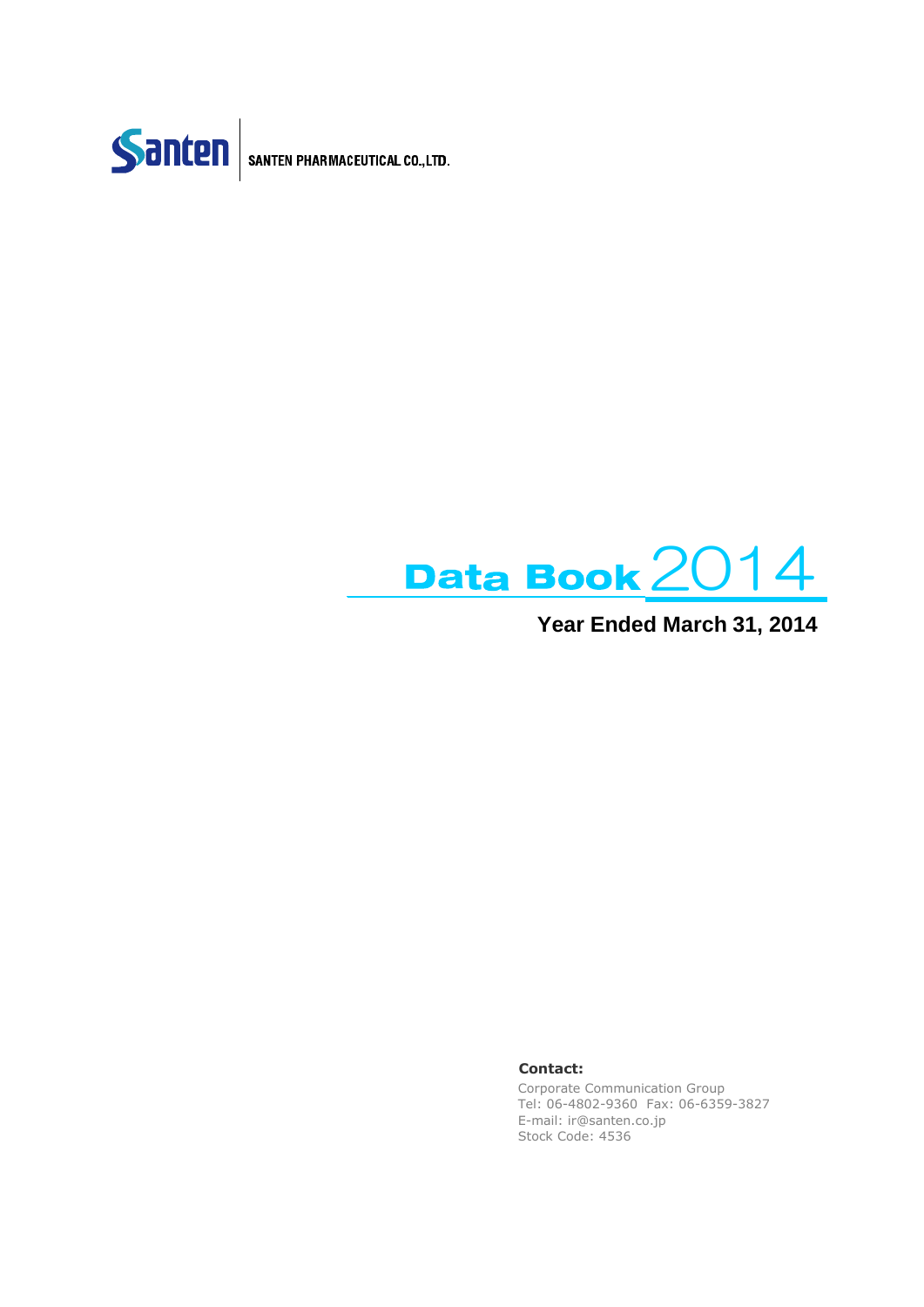## **Contents**

| <b>Financial highlights</b>     |                                                                         | $\overline{2}$          |
|---------------------------------|-------------------------------------------------------------------------|-------------------------|
|                                 | Consolidated financial summary                                          | $\overline{2}$          |
|                                 | Consolidated balance sheets summary                                     | $\overline{2}$          |
|                                 | Consolidated financial indexes                                          | $\overline{2}$          |
|                                 | Exchange rates                                                          | $\overline{2}$          |
| <b>Consolidated information</b> |                                                                         | $\overline{\mathbf{4}}$ |
|                                 | Consolidated statements of income and comprehensive income              | $\overline{4}$          |
|                                 | Consolidated statements of income details                               | 5                       |
|                                 | Major selling, general and administrative expenses                      | 5                       |
|                                 | Major non-operating income and expenses                                 | 5                       |
|                                 | Sales details                                                           | 6                       |
|                                 | Sales by segment                                                        | 6                       |
|                                 | Sales of major prescription pharmaceuticals                             | 7                       |
|                                 | Consolidated balance sheets                                             | 9                       |
|                                 | <b>Assets</b>                                                           | 9                       |
|                                 | ■ Liabilities and net assets                                            | 10                      |
|                                 | Consolidated statements of cash flows                                   | 11                      |
|                                 | Other consolidated information                                          | 12                      |
|                                 | R&D expenditures                                                        | 12                      |
|                                 | Capital expenditures                                                    | 12                      |
|                                 | Depreciation and amortization                                           | 12                      |
|                                 | Number of employees                                                     | 12                      |
| <b>Reference information</b>    |                                                                         | 13                      |
|                                 | Research & development                                                  | 13                      |
|                                 | Pipeline of prescription pharmaceuticals (Clinical trials)              | 13                      |
|                                 | Santen S.A.S. pipeline of prescription pharmaceuticals (Clinical Stage) | 14                      |
|                                 | Changes from February 4, 2014                                           | 14                      |
|                                 | Pharmaceutical market in Japan                                          | 15                      |
|                                 | Revision of National Health Insurance (NHI) drug prices                 | 15                      |
|                                 | Market shares                                                           | 15                      |
|                                 | Market shares by therapeutic area - prescription ophthalmics            | 15                      |
|                                 | Stock information                                                       | 16                      |
|                                 | Stock price (Tokyo Securities Exchange 1st market)                      | 16                      |
|                                 | Major shareholders                                                      | 16                      |
|                                 | Major stock information                                                 | 16                      |
|                                 | Breakdown of shareholding by number of shares                           | 17                      |
|                                 | Breakdown of shareholding by number of shareholders                     | 17                      |
|                                 | Consolidated subsidiaries                                               | 18                      |
|                                 | News releases                                                           | 19                      |
|                                 |                                                                         |                         |

Santen group has unified the accounting period from the fiscal year ended March 31, 2014, for voluntary adoption of International Financial Reporting Standards (IFRS) from the fiscal year ending March 31, 2015. In this data book, performance for the unification of accounting period is noted as (\*), and financial results for the previous 12 month period are shown as [12month]. Financial results before the fiscal year ended March 31, 2013 are based on the previous 12 month performance.

Forecasts in this report are based on the currently available information.

Actual results may differ materially depending on a number of factors including adverse economic conditions, delays in new products launch, currency exchange rate, legislative and regulatory developments.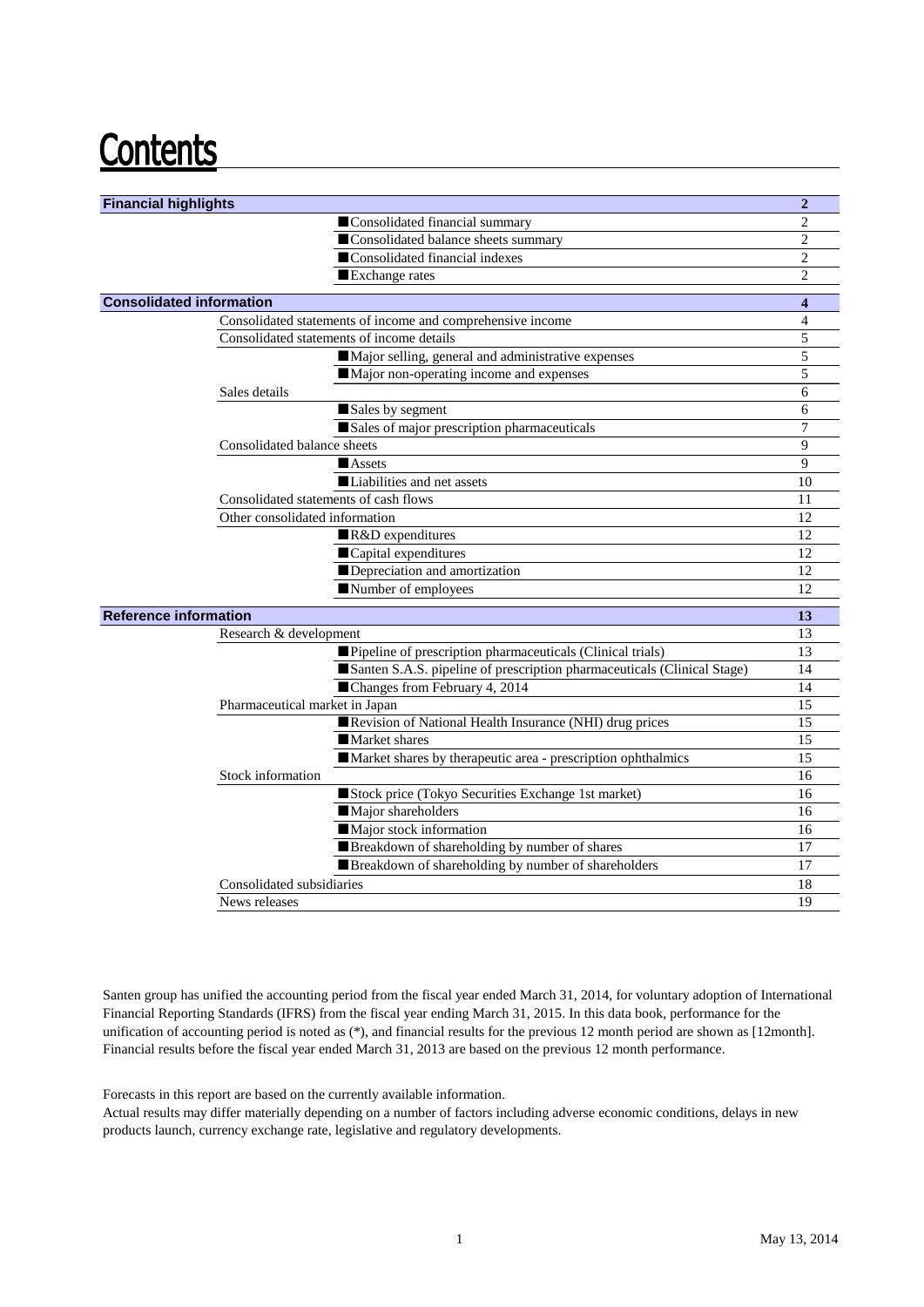### **Financial highlights**



| <b>Year ended March 31</b> | 2010   | 2011    | 2012    | 2013    | $2014*$ | % Change<br>2014/2013 | 2014<br>$[12$ month $]$ | % Change<br>2014/2013 | 2015<br><b>Forecast</b> |
|----------------------------|--------|---------|---------|---------|---------|-----------------------|-------------------------|-----------------------|-------------------------|
| Net sales                  | 10.594 | 110.812 | 114,416 | 119,066 | 148,663 | 24.9                  | 146,013                 | 22.6                  | 151,000                 |
| Operating income           | 29,640 | 30.738  | 26.733  | 24.681  | 27,414  | 11.1                  | 28,835                  | 16.8                  | 28,000                  |
| Ordinary income            | 29,862 | 31.484  | 27.780  | 25,602  | 27,924  | 9.1                   | 29,332                  | 14.6                  | 28,500                  |
| Net income                 | 18.722 | 21.333  | 17.160  | 16.520  | 17,109  | 3.6                   | 18,922                  | 14.5                  | 18,600                  |
| Dividends per share (yen)  | 80     | 90      | 100     | 100     | 100     |                       | 100                     |                       | 100                     |
| $DOE$ $(\%)$               | 5.2    | 5.3     | 5.4     | 5.1     | 4.8     |                       | 4.7                     |                       |                         |

| ■ Consolidated balance sheets summary<br>(Millions of yen) |             |      |                                 |      |         |                       |  |  |  |  |
|------------------------------------------------------------|-------------|------|---------------------------------|------|---------|-----------------------|--|--|--|--|
| <b>Year ended March 31</b>                                 | <b>2010</b> | 2011 | 2012                            | 2013 | $2014*$ | % Change<br>2014/2013 |  |  |  |  |
| Total assets                                               | 166.878     |      | 184,801 198,801 199,640 231,105 |      |         | 15.8                  |  |  |  |  |
| Net assets                                                 | 137.603     |      | 156,404 164,861 165,132 181,209 |      |         | 9.7                   |  |  |  |  |
| Interest-bearing debts                                     | 617         | 188  | 157                             | 133  | 110     | $-17.4$               |  |  |  |  |

### ■Consolidated financial indexes

| <b>Year ended March 31</b>           | 2010   | 2011   | 2012                                         | 2013   | $2014*$ | % Change  | 2014      | % Change  | 2015            |
|--------------------------------------|--------|--------|----------------------------------------------|--------|---------|-----------|-----------|-----------|-----------------|
|                                      |        |        |                                              |        |         | 2014/2013 | [12month] | 2014/2013 | <b>Forecast</b> |
| $EPS$ (yen)                          | 220.10 | 249.71 | 196.96                                       | 195.81 | 207.29  | 5.9       | 229.26    | 17.1      | 225.35          |
| BPS (yen)                            |        |        | 1,614.08 1,793.15 1,887.81 1,998.44 2,189.50 |        |         | 9.6       | 2.234.70  | 11.8      |                 |
| Debt equity ratio (times)            | 0.00   | 0.00   | 0.00                                         | 0.00   | 0.00    |           | 0.00      |           |                 |
| PER (times)                          | 12.7   | 13.3   | 17.9                                         | 22.7   | 22.1    |           | 20.0      |           |                 |
| PBR (times)                          | 1.74   | 1.85   | 1.87                                         | 2.23   | 2.09    |           | 2.05      |           |                 |
| $ROE$ $(\% )$                        | 14.3   | 14.5   | 10.7                                         | 10.0   | 9.9     |           | 10.8      |           |                 |
| $ROA (\%)$                           | 11.8   | 12.1   | 8.9                                          | 8.3    | 7.9     |           | 8.8       |           |                 |
| Equity ratio(%)                      | 82.3   | 84.5   | 82.8                                         | 82.6   | 78.2    |           | 79.3      |           |                 |
| X Free cash flows (millions of yen)  | 24.795 | 16.118 | 18.203                                       | 6.334  | 21.172  | 234.3     |           |           |                 |
| $\mathbb X$ EBITDA (millions of yen) | 32,084 | 34.087 | 30.601                                       | 28,255 | 29,812  | 5.5       |           |           |                 |

※Free cash flows = (Cash flows from operating activities) - (Capital expenditures)

Not adjusting increase/decrease in trade receivables for fiscal years ending on holidays.

※EBITDA = (Income before income taxes) + (Interest expense) + (Depreciation and amortization)

| Exchange rates             |        |        |        |        |         |                   |                         |  |
|----------------------------|--------|--------|--------|--------|---------|-------------------|-------------------------|--|
| <b>Year ended March 31</b> | 2010   | 2011   | 2012   | 2013   | $2014*$ | 2014<br>[12month] | 2015<br><b>Forecast</b> |  |
| Exchange rate : US dollar  | 92.79  | 85.57  | 79.03  | 82.91  | 100.04  | 100.04            | 103.00                  |  |
| : Euro                     | 131.12 | 113.45 | 110.27 | 106.01 | 132.98  | 132.34            | 141.00                  |  |
| $:$ RMB                    | 13.70  | 12.94  | 12.34  | 12.64  | 15.93   | 15.72             | 16.90                   |  |

\* After reflecting unification of accounting period.

Forecasts in this report are based on the currently available information. Actual results may differ materially depending on a number of factors including adverse economic conditions etc.

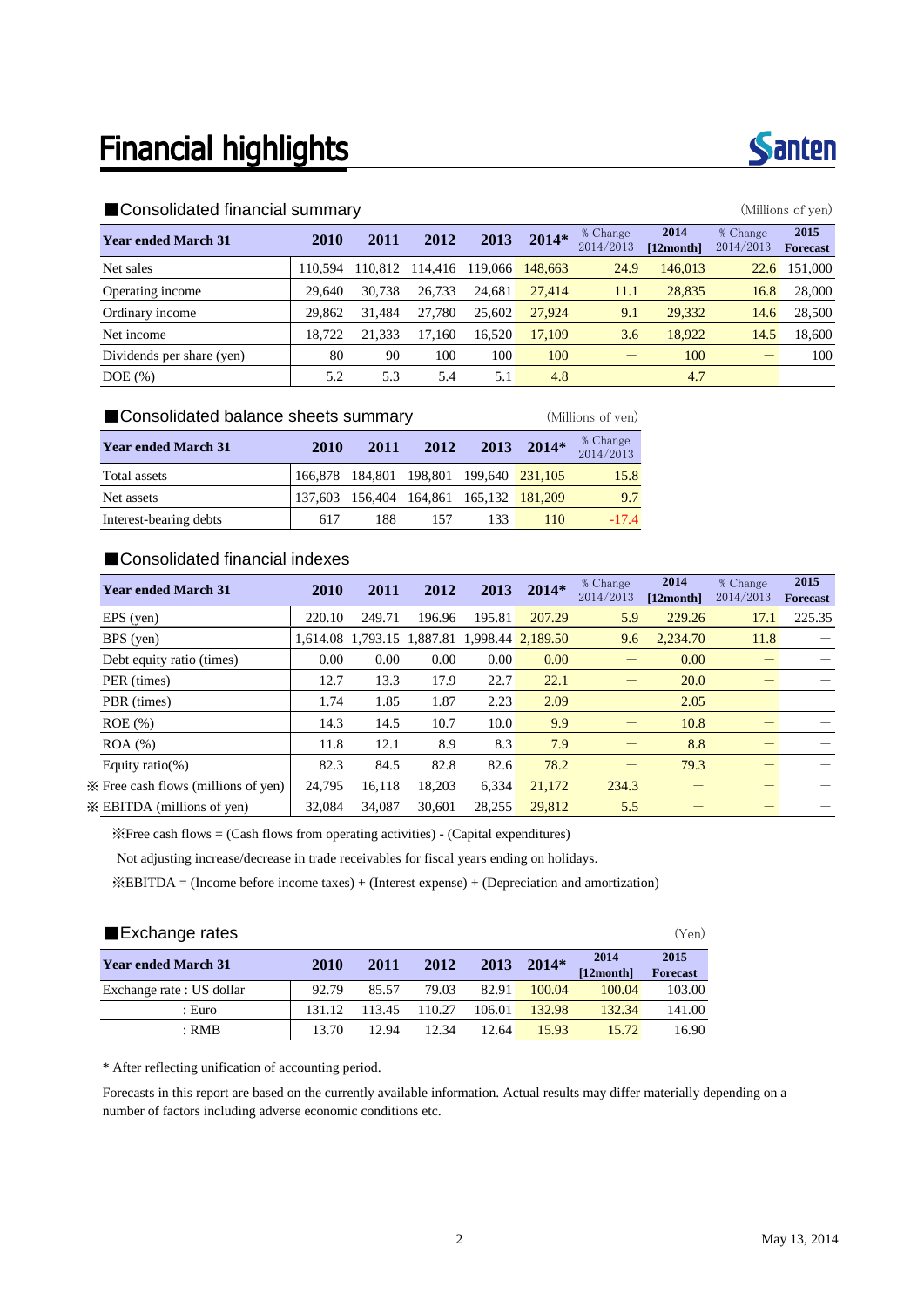### **Financial highlights**

### ■Consolidated Financial Summary (Graph)















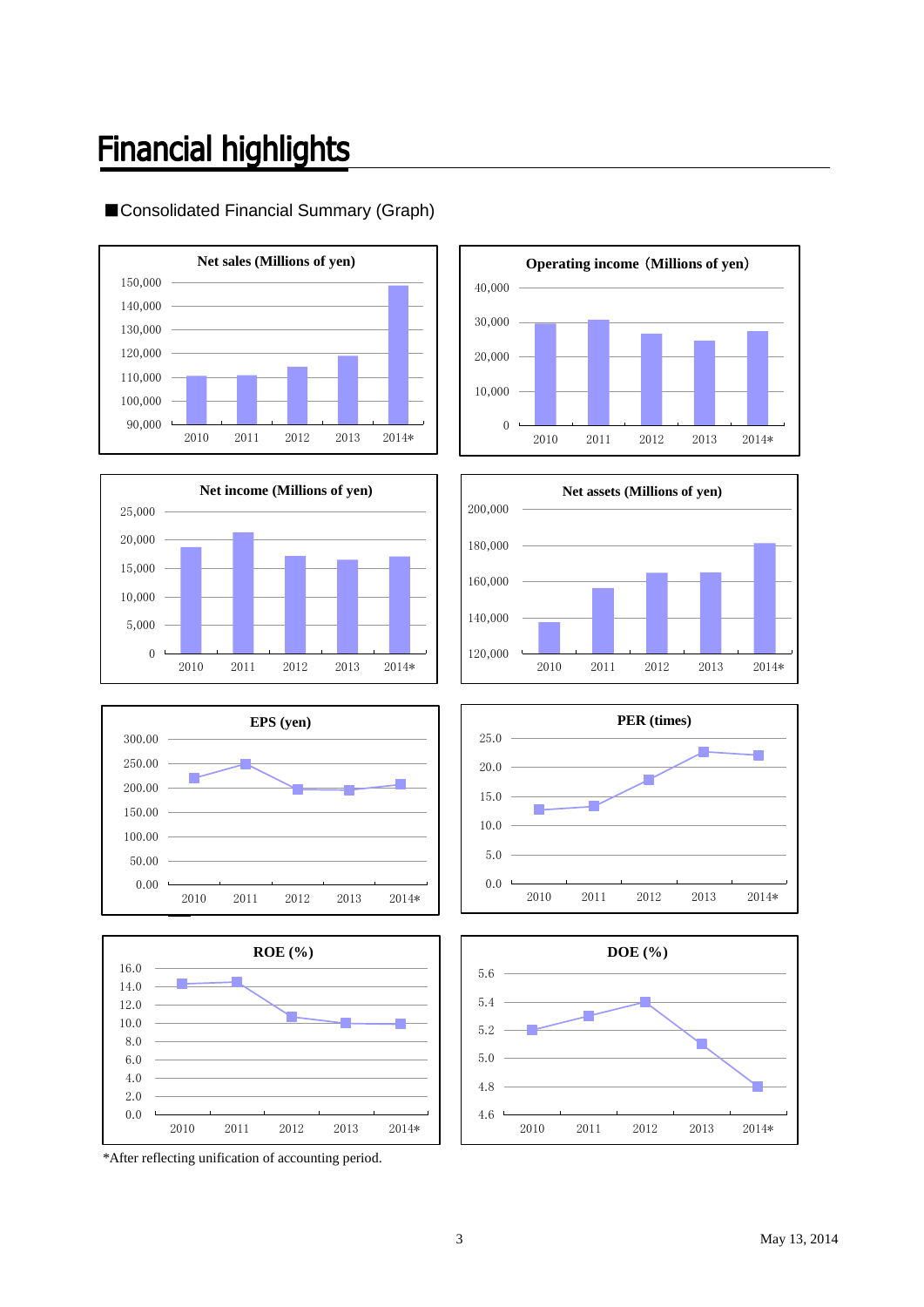# Consolidated information<br>Consolidated statements of income and comprehensive income



|                                              |                   |          |         |         |          |                       |                   | (Millions of yen)     |
|----------------------------------------------|-------------------|----------|---------|---------|----------|-----------------------|-------------------|-----------------------|
| <b>Year ended March 31</b>                   | 2010              | 2011     | 2012    | 2013    | 2014*    | % Change<br>2014/2013 | 2014<br>[12month] | % Change<br>2014/2013 |
| <b>Net sales</b>                             | 110,594           | 110,812  | 114,416 | 119,066 | 148,663  | 24.9                  | 146,013           | 22.6                  |
| Cost of sales                                | 34,710            | 34,436   | 35,385  | 41,501  | 58,104   | 40.0                  | 57,171            | 37.8                  |
| (Percentage of net sales)                    | 31.4%             | 31.1%    | 30.9%   | 34.9%   | 39.1%    |                       | 39.2%             |                       |
| Gross profit                                 | 75,884            | 76,375   | 79,031  | 77,564  | 90.558   | 16.8                  | 88,842            | 14.5                  |
| (Percentage of net sales)                    | 68.6%             | 68.9%    | 69.1%   | 65.1%   | 60.9%    |                       | 60.8%             |                       |
| Selling, general and administrative expenses | 46,244            | 45,636   | 52,298  | 52,883  | 63,144   | 19.4                  | 60,006            | 13.5                  |
| (Percentage of net sales)                    | 41.8%             | 41.2%    | 45.7%   | 44.4%   | 42.5%    |                       | 41.1%             |                       |
| R&D expenditures                             | 14,123            | 13,221   | 17,225  | 16,719  | 19,040   | 13.9                  | 18,235            | 9.1                   |
| (Percentage of net sales)                    | 12.8%             | 11.9%    | 15.1%   | 14.0%   | 12.8%    |                       | 12.5%             |                       |
| <b>Operating income</b>                      | 29,640            | 30,738   | 26,733  | 24,681  | 27,414   | 11.1                  | 28,835            | 16.8                  |
| (Percentage of net sales)                    | 26.8%             | 27.7%    | 23.4%   | 20.7%   | 18.4%    |                       | 19.7%             |                       |
| Non-operating income                         | 842               | 1,011    | 1,119   | 1,007   | 975      | $-3.2$                | 952               | $-5.5$                |
| Non-operating expenses                       | 620               | 265      | 71      | 86      | 465      | 437.5                 | 455               | 425.5                 |
| <b>Ordinary income</b>                       | 29,862            | 31,484   | 27,780  | 25,602  | 27,924   | 9.1                   | 29,332            | 14.6                  |
| (Percentage of net sales)                    | 27.0%             | 28.4%    | 24.3%   | 21.5%   | 18.8%    |                       | 20.1%             |                       |
| Extraordinary gain                           | 74                | 15       | 61      | 17      | 473      | -                     | 473               |                       |
| <b>Extraordinary</b> loss                    | 1,327             | 425      | 51      | 28      | 1,504    | —                     | 1,014             |                       |
| Income before income taxes                   | 28,610            | 31,074   | 27,791  | 25,591  | 26,893   | 5.1                   | 28,792            | 12.5                  |
| (Percentage of net sales)                    | 25.9%             | 28.0%    | 24.3%   | 21.5%   | 18.1%    |                       | 19.7%             |                       |
| Income taxes - current                       | 10,687            | 9,970    | 9,912   | 7,908   | 11,762   | 48.7                  | 11,255            | 42.3                  |
| Income taxes - deferred                      | $-800$            | $-229$   | 717     | 1,162   | $-1,978$ | -                     | $-1,385$          |                       |
| Income before minority interests             | $\qquad \qquad -$ | 21,333   | 17,160  | 16,520  | 17,109   | 3.6                   | 18,922            | 14.5                  |
| <b>Net income</b>                            | 18,722            | 21,333   | 17,160  | 16,520  | 17,109   | 3.6                   | 18,922            | 14.5                  |
| (Percentage of net sales)                    | 16.9%             | 19.3%    | 15.0%   | 13.9%   | 11.5%    |                       | 13.0%             |                       |
| Income before minority interests             |                   | 21,333   | 17,160  | 16,520  | 17,109   | 3.6                   | 18,922            | 14.5                  |
| Other comprehensive income                   |                   | $-1,537$ | $-194$  | 5,208   | 8,269    | 58.3                  | 10,188            | 95.6                  |
| Comprehensive income                         |                   | 19,796   | 16,966  | 21,728  | 25,378   | 16.7                  | 29,111            | 34.0                  |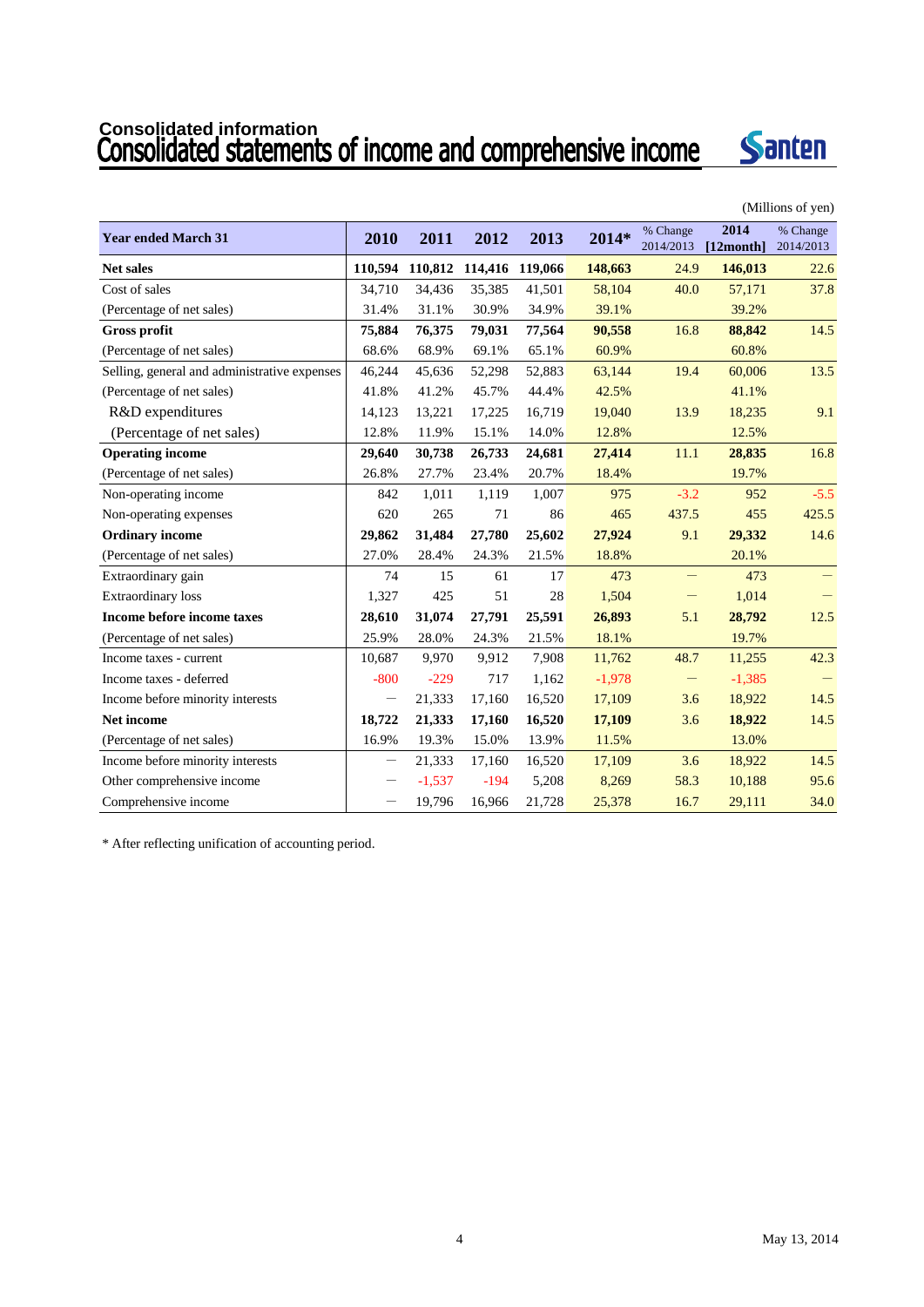## Consolidated statements of income details

| Major selling, general and administrative expenses |        |        | (Millions of yen) |        |        |                       |                   |                       |
|----------------------------------------------------|--------|--------|-------------------|--------|--------|-----------------------|-------------------|-----------------------|
| <b>Year ended March 31</b>                         | 2010   | 2011   | 2012              | 2013   | 2014*  | % Change<br>2014/2013 | 2014<br>[12month] | % Change<br>2014/2013 |
| Personnel expenses                                 | 13.347 | 13.612 | 14.933            | 15.627 | 17,822 | 14.0                  | 17.092            | 9.4                   |
| Sales promotion expenses                           | 4.172  | 4.490  | 5.163             | 5,233  | 6.751  | <b>29.0</b>           | 6.257             | 19.6                  |
| Royalty expenses                                   | 2.497  | 2.545  | 1.952             | 1.935  | 2.547  | 31.6                  | 2.515             | 29.9                  |
| Advertising expenses                               | 1.637  | 1.500  | 1.221             | 1.116  | 1,589  | 42.4                  | 1.439             | 28.9                  |
| R&D expenditures                                   | 14.123 | 13.221 | 17.225            | 16.719 | 19.040 | 13.9                  | 18.235            | 9.1                   |

### ■Major non-operating income and expenses (Millions of yen)

| <b>Year ended March 31</b>   | 2010 | 2011 | 2012 | 2013     | 2014* | % Change<br>2014/2013 | 2014<br>[12month] | % Change<br>2014/2013 |
|------------------------------|------|------|------|----------|-------|-----------------------|-------------------|-----------------------|
| Interest and dividend income | 417  | 521  | 528  | 522      | 601   |                       | 598               | 14.7                  |
| Gain on insurance received   | 128  | 136  | 143  | $15^{7}$ | 147   | -6.3                  | 147               | $-6.3$                |
| Interest expense             |      | 36   |      |          |       | -19-1                 |                   | 38.0                  |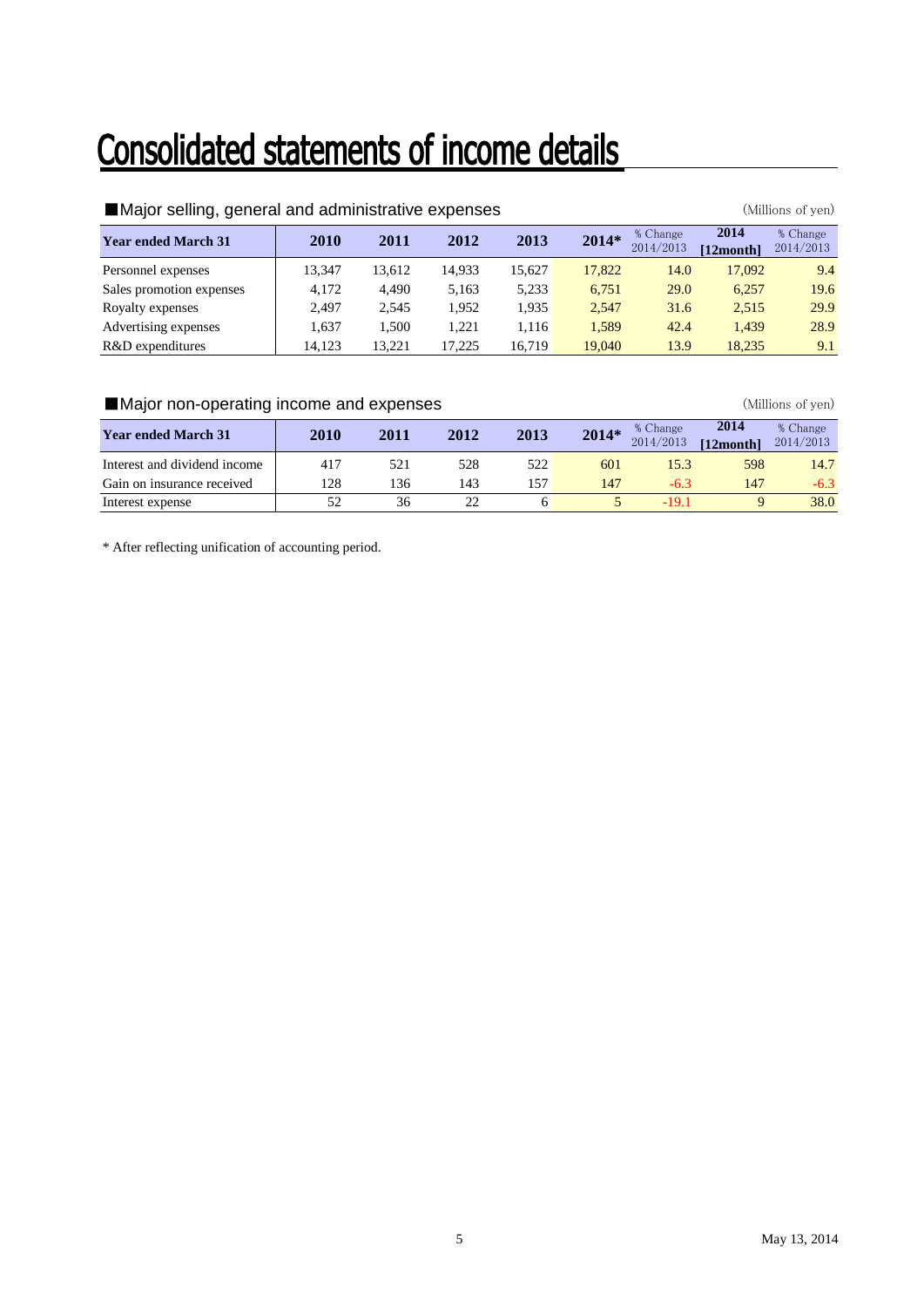## **Sales details**

### ■Sales by segment (Millions of yen)

| 2010    | 2011    | 2012    | 2013    | $2014*$ | % Change<br>2014/2013 | 2014    | % Change<br>2014/2013 |
|---------|---------|---------|---------|---------|-----------------------|---------|-----------------------|
| 109,057 | 108.575 | 111.846 | 116.810 | 145,712 | 24.7                  | 143,063 | 22.5                  |
| 103.806 | 103,852 | 107.249 | 110.336 | 139,257 | 26.2                  | 136,610 | 23.8                  |
| 86.867  | 90.797  | 93.620  | 98.981  | 127,395 | 28.7                  | 124,790 | 26.1                  |
| 9.907   | 9,833   | 9,987   | 9.874   | 10.251  | 3.8                   | 10.251  | 3.8                   |
| 7.030   | 3,221   | 3,641   | 1,480   | 1,610   | 8.8                   | 1,569   | 6.0                   |
| 5,251   | 4,723   | 4,597   | 6,474   | 6,455   | $-0.3$                | 6,453   | $-0.3$                |
| 1,537   | 2.236   | 2.570   | 2,255   | 2.950   | 30.8                  | 2,950   | 30.8                  |
| 1,520   | 2,224   | 2,558   | 2,245   | 2,678   | 19.3                  | 2,678   | 19.3                  |
| 16      | 11      | 11      | 10      | 272     | –                     | 272     |                       |
| 110.594 | 110.812 | 114,416 | 119,066 | 148,663 | 24.9                  | 146,013 | 22.6                  |
|         |         |         |         |         |                       |         | $[12$ month $]$       |

[Domestic] (Millions of yen) **Year ended March 31 2010 2011 2012 2013 2014**\* **6** Change 2014/2013 **2014** % Change **[12month]** 2014/2013 Pharmaceuticals 188,605 91,047 93,449 98,521 119,215 21.0 119,184 21.0 Prescription pharmaceuticals 83,372 86,332 88,862 92,062 112,798 22.5 112,767 22.5 Ophthalmic 25.5 72,666 75,585 77,753 81,125 101,779 25.5 101,779 25.5 Anti-rheumatic drugs 19,772 9,727 9,883 9,810 10,162 3.6 10,162 3.6 Other prescription pharmaceuticals 933 1,020 1,225 1,126 856 -24.0 825 -26.7 OTC pharmaceuticals 15,232 4,715 4,587 6,458 6,417 -0.6 6,417 -0.6 Others 2.501 1,501 1,924 2,189 2,897 32.3 2,897 32.3 Medical devices 1,490 1,490 1,912 2,178 2,625 20.5 2,625 20.5 Others 16 11 11 10 272 - 272 -Total net sales **89,586** 92,549 95,374 100,711 122,113 21.3 122,082 21.2 (Percentage of total net sales) 81.0% 83.5% 83.4% 84.6% 82.1% - 83.6% -

### [Overseas] (Millions of yen)

| <b>Year ended March 31</b>         | 2010   | 2011   | 2012   | 2013   | $2014*$ | % Change<br>2014/2013 | 2014<br>[12month] | % Change<br>2014/2013 |
|------------------------------------|--------|--------|--------|--------|---------|-----------------------|-------------------|-----------------------|
| Pharmaceuticals                    | 20.451 | 17.527 | 18.396 | 18.288 | 26,497  | 44.9                  | 23,878            | 30.6                  |
| Prescription pharmaceuticals       | 20.433 | 17.519 | 18.386 | 18.273 | 26.459  | 44.8                  | 23.843            | 30.5                  |
| Ophthalmic                         | 14.201 | 15,211 | 15,866 | 17,855 | 25,616  | 43.5                  | 23,010            | 28.9                  |
| Anti-rheumatic drugs               | 135    | 106    | 103    | 63     | 88      | 40.1                  | 88                | 40.1                  |
| Other prescription pharmaceuticals | 6.096  | 2,200  | 2,416  | 354    | 754     | 113.0                 | 743               | 110.0                 |
| OTC pharmaceuticals                | 18     | 8      | 10     | 15     | 37      | 150.9                 | 35                | 136.3                 |
| Others                             | 556    | 734    | 645    | 66     | 52      | $-20.3$               | 52                | $-20.3$               |
| Medical devices                    | 556    | 734    | 645    | 66     | 52      | $-20.3$               | 52                | $-20.3$               |
| Others                             |        |        |        |        |         |                       |                   |                       |
| Total net sales                    | 21,008 | 18,262 | 19.042 | 18,354 | 26,550  | 44.6                  | 23,931            | 30.4                  |
| (Percentage of total net sales)    | 19.0%  | 16.5%  | 16.6%  | 15.4%  | 17.9%   |                       | 16.4%             |                       |

\* After reflecting unification of accounting period.

**Santen** 

|  | × | ۰, |
|--|---|----|
|  |   |    |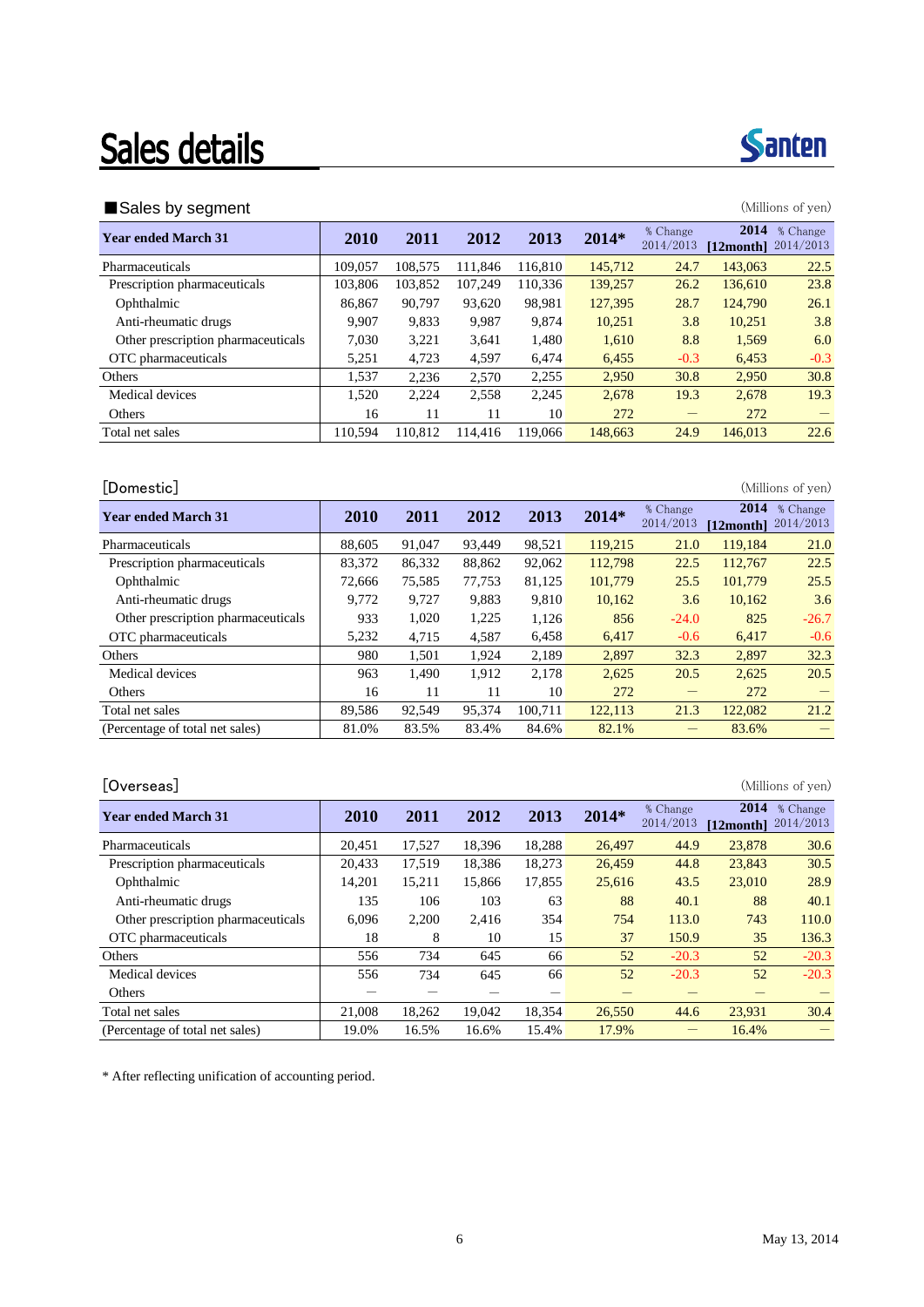## Sales details

| <b>Therapeutic category</b> | <b>Generic name/formulation</b>                 | <b>Brand name</b>    |       | <b>Region</b> Launched |
|-----------------------------|-------------------------------------------------|----------------------|-------|------------------------|
| Bacterial conjunctivitis    | levofloxacin/ophthalmic solution                | Cravit               | Japan | Apr- $00$              |
|                             | ofloxacin/ophthalmic solution                   | <b>Tarivid</b>       | Japan | $Sep-87$               |
|                             | tafluprost/opthalmic solution                   | <b>Tapros</b>        | Japan | $Dec-08$               |
|                             | dorzolamide hydrochloride-timolol maleate/      | Cosopt               | Japan | $Jun-10$               |
|                             | combination ophthalmic solution                 |                      |       |                        |
| Glaucoma                    | timolol maleate/ophthalmic solution             | <b>Timoptol</b>      | Japan | $Sep-81$               |
|                             | timolol maleate/                                | <b>Timoptol XE</b>   | Japan | $Nov-99$               |
|                             | long-acting ophthalmic solution                 |                      |       |                        |
|                             | bunazosin hydrochloride/opthalmic solution      | <b>Detantol</b>      | Japan | Sep-01                 |
|                             | isopropyl unoprostone/opthalmic solution        | Rescula ※            | Japan | $Oct-94$               |
|                             | epinastine hydrochloride/ophthalmic solution    | <b>Alesion</b>       | Japan | $Nov-13$               |
| Allergy                     | levocabastine hydrochloride/                    | Livostin             |       | $Jan-01$               |
|                             | ophthalmic solution                             |                      | Japan |                        |
| Corneal disease             | sodium hyaluronate/ophthalmic solution          | <b>Hyalein</b>       | Japan | $Jun-95$               |
|                             | diquafosol sodium                               | <b>Diquas</b>        | Japan | $Dec-10$               |
| Inflammation                | fluorometholone/ophthalmic solution             | <b>Flumetholon</b>   | Japan | $Oct-75$               |
| Senile cataract             | pirenoxine/ophthalmic solution                  | <b>Kary Uni</b>      | Japan | Jul-92                 |
| Adjuvant for ophthalmic     | sodium hyaluronate/                             |                      |       | $Jan-95$               |
| operations                  | adjuvant for ophthalmic operations              | Opegan Hi            | Japan |                        |
| Intravitreal VEGF inhibitor | aflibercept solution for intravitreal injection | <b>Eylea</b>         | Japan | $Nov-12$               |
|                             | bucillamine/tablet                              | <b>Rimatil</b>       | Japan | $Sep-87$               |
| Rheumatoid arthritis        | salazosulfapyridine/enteric coated tablet       | <b>Azulfidine EN</b> | Japan | $Dec-95$               |
|                             | methotrexate/tablet                             | <b>Metolate</b>      | Japan | $Jul-04$               |

### ■Sales of major prescription pharmaceuticals

※Rescula: This product, which was launched in October 1994, has been sold by Santen Pharmaceutical Co., Ltd. since October 2004.

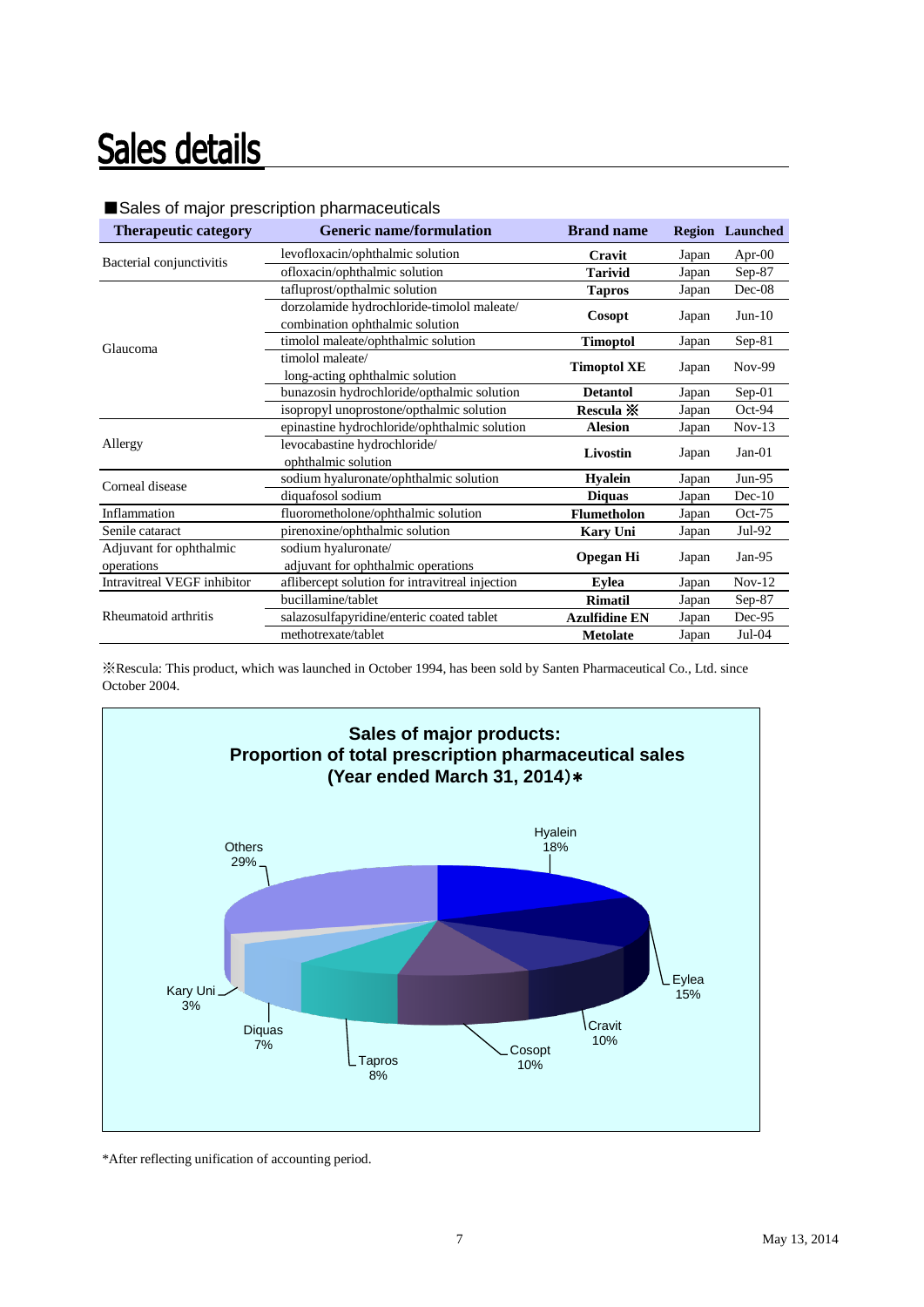

| <b>Year ended March 31</b> |                   |                                |                   |        |                       |                   |                       |                         | (Millions of yen) |
|----------------------------|-------------------|--------------------------------|-------------------|--------|-----------------------|-------------------|-----------------------|-------------------------|-------------------|
| 2010                       | 2011              | 2012                           | 2013              | 2014*  | % Change<br>2014/2013 | 2014<br>[12month] | % Change<br>2014/2013 | 2015<br><b>Forecast</b> | Brand name        |
| 12,240                     | 12,904            | 12,368                         | 10,857            | 12,845 | 18.3                  | 12,072            | 11.2                  | 12,178                  | Cravit            |
| 2,423                      | 2,419             | 1,932                          | 1,830             | 2,040  | 11.4                  | 1,910             | 4.4                   | 1,912                   | Tarivid           |
| 4,687                      | 6.633             | 7,351                          | 7,872             | 9,509  | 20.8                  | 9,466             | 20.2                  | 8,466                   | Tapros            |
|                            | 2,935             | 6,271                          | 9,006             | 11,846 | 31.5                  | 11,846            | 31.5                  | 10,390                  | Cosopt            |
| 2,832                      | 2,152             | 1,701                          | 1,366             | 1,184  | $-13.3$               | 1,184             | $-13.3$               | 857                     | Timoptol          |
| 3,475                      | 2,891             | 2,404                          | 2,085             | 1,931  | $-7.4$                | 1,931             | $-7.4$                | 1,532                   | Timoptol XE       |
| 2,168                      | 2,064             | 1,968                          | 1,734             | 1,549  | $-10.7$               | 1,549             | $-10.7$               | 1,317                   | Detantol          |
| 3,669                      | 2,777             | 2,472                          | 2,243             | 2,146  | $-4.3$                | 2,146             | $-4.3$                | 1,930                   | Rescula           |
| $\qquad \qquad -$          | $\qquad \qquad -$ | $\qquad \qquad \longleftarrow$ | $\qquad \qquad -$ | 2,103  | $\qquad \qquad -$     | 2,103             | $\qquad \qquad -$     | 6,562                   | Alesion           |
| 3,229                      | 3,800             | 3,346                          | 4,036             | 2,534  | $-37.2$               | 2,534             | $-37.2$               | 1,944                   | Livostin          |
| 21,219                     | 21,257            | 22,216                         | 21,159            | 21,823 | 3.1                   | 21,268            | 0.5                   | 21,031                  | Hyalein           |
| $\qquad \qquad -$          | 745               | 2,846                          | 5,563             | 7,937  | 42.7                  | 7,917             | 42.3                  | 8,235                   | Diquas            |
| 4,432                      | 4,753             | 4,072                          | 4,447             | 3.973  | $-10.7$               | 3,876             | $-12.8$               | 3,964                   | Flumetholon       |
| 3,728                      | 3,728             | 3,690                          | 3,765             | 4,059  | 7.8                   | 3,899             | 3.5                   | 4,161                   | Karv Uni          |
| 3,431                      | 3,226             | 3,018                          | 2,842             | 2,867  | 0.9                   | 2,867             | 0.9                   | 2,654                   | Opegan Hi         |
| $\overline{\phantom{m}}$   | $\qquad \qquad -$ | $\overline{\phantom{m}}$       | 3,183             | 18,756 | 489.2                 | 18,756            | 489.2                 | 19,200                  | Eylea             |
| 4,352                      | 3,944             | 3,673                          | 3,253             | 3,134  | $-3.7$                | 3,134             | $-3.7$                | 2,735                   | Rimatil           |
| 4,216                      | 4,106             | 4,030                          | 3,767             | 3,819  | 1.4                   | 3,819             | 1.4                   | 3,619                   | Azulfidine EN     |
| 995                        | 1,250             | 1,705                          | 2,040             | 2,410  | 18.1                  | 2,410             | 18.1                  | 2,363                   | Metolate          |



\*After reflecting unification of accounting period.

Forecasts in this report are based on the currently available information.

Actual results may differ materially depending on a number of factors including adverse economic conditions etc.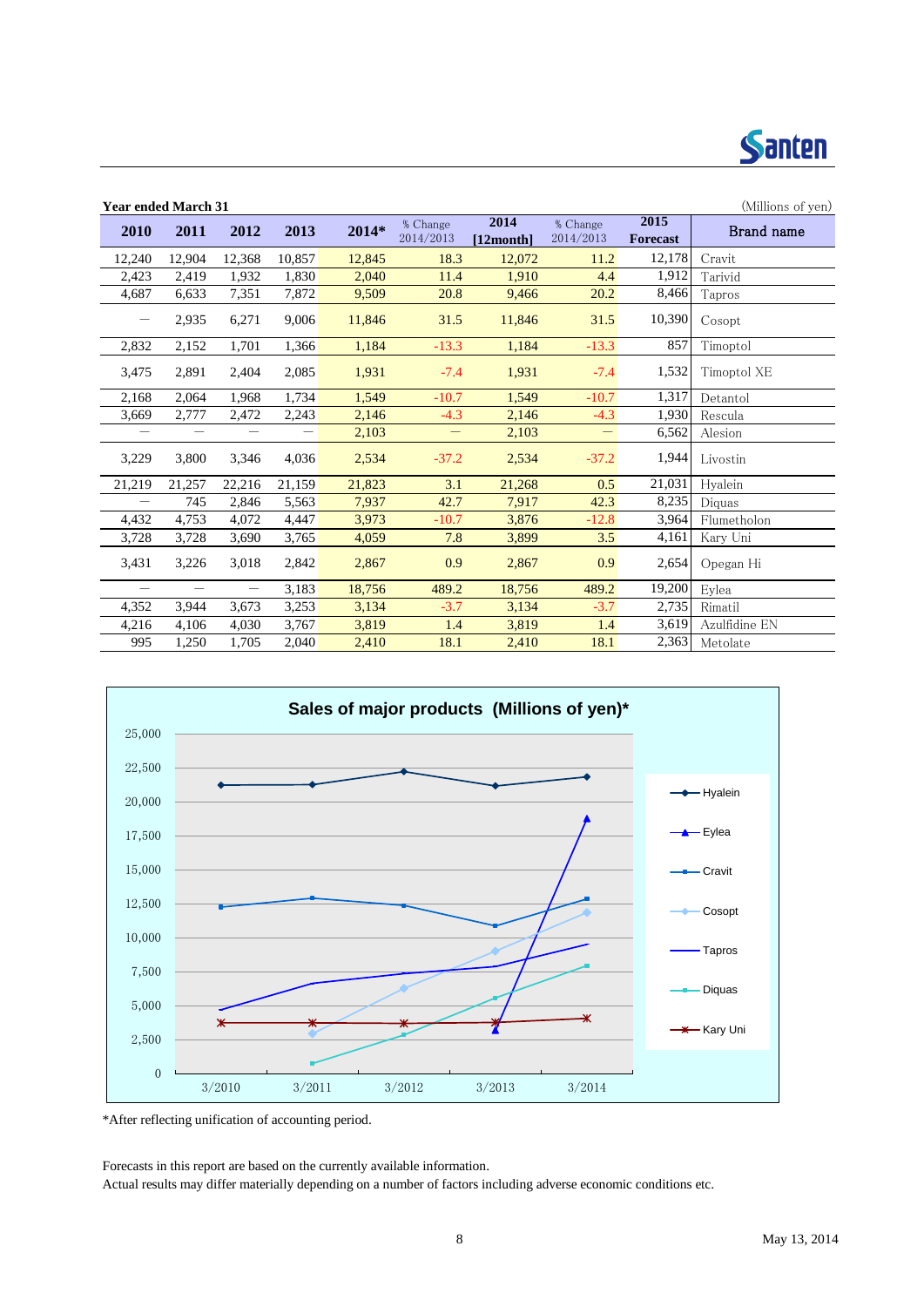## **Consolidated balance sheets**

| <b>Assets</b>                          |                                   |         |         |       |         |       |         |       | (Millions of yen) |              |
|----------------------------------------|-----------------------------------|---------|---------|-------|---------|-------|---------|-------|-------------------|--------------|
| <b>Year ended March 31</b>             | 2010                              |         | 2011    |       | 2012    |       | 2013    |       | 2014*             |              |
|                                        |                                   | %       |         | $\%$  |         | %     |         | %     |                   | %            |
| <b>Current assets</b>                  | 118,832                           | 71.2    | 137,668 | 74.5  | 140,288 | 70.6  | 132,582 | 66.4  | 156,006           | 67.5         |
| Cash and deposits                      | 56,677                            |         | 65,558  |       | 66,235  |       | 50,884  |       | 63,509            |              |
| Notes and accounts<br>receivable-trade | 35,268                            |         | 38,980  |       | 37,923  |       | 43,840  |       | 52,086            |              |
| Marketable securities                  | 8,998                             |         | 13,332  |       | 12,739  |       | 11,007  |       | 13,111            |              |
| Merchandise and<br>finished goods      | 11,210                            |         | 11,784  |       | 14,672  |       | 16,703  |       | 16,223            |              |
| Work in process                        | 425                               |         | 449     |       | 600     |       | 624     |       | 390               |              |
| Raw materials and supplies             | 1,987                             |         | 2,469   |       | 2,677   |       | 3,620   |       | 3,417             |              |
| Deferred tax assets                    | 2,166                             |         | 1,986   |       | 1,921   |       | 1,880   |       | 2,346             |              |
| Other current assets                   | 2,098                             |         | 3,106   |       | 3,521   |       | 4,022   |       | 4,925             |              |
| Allowance for doubtful<br>receivables  | $-0$                              |         | $-1$    |       | $-1$    |       | $-1$    |       | $-3$              |              |
| <b>Fixed assets</b>                    | 48,046                            | 28.8    | 47,133  | 25.5  | 58,513  | 29.4  | 67,057  | 33.6  | 75,099            | 32.5         |
| Tangible assets                        | 26,574                            | 15.9    | 24,956  | 13.5  | 25,523  | 12.8  | 27,420  | 13.7  | 27,628            | 12.0         |
| Buildings and structures               | 14,622                            |         | 13,450  |       | 12,806  |       | 13,427  |       | 14,146            |              |
| Machinery, equipment and<br>vehicles   | 1.994                             |         | 1,632   |       | 1,581   |       | 1,584   |       | 2,210             |              |
| Land                                   | 8,418                             |         | 8,216   |       | 8,213   |       | 8,240   |       | 8,266             |              |
| Lease assets                           | 97                                |         | 186     |       | 166     |       | 158     |       | 155               |              |
| Construction in progress               | 43                                |         | 186     |       | 1,365   |       | 2,454   |       | 816               |              |
| Other tangibles                        | 1,397                             |         | 1,283   |       | 1,390   |       | 1,554   |       | 2,032             |              |
| Intangible assets                      | 1,231<br>$\overline{\phantom{0}}$ | $0.7\,$ | 991     | 0.5   | 12,877  | 6.5   | 14,123  | 7.1   | 16,585            | 7.2          |
| Goodwill                               |                                   |         |         |       | 5,801   |       | 5,936   |       | 6,297             |              |
| In-process research and<br>development |                                   |         |         |       | 5,941   |       | 6,767   |       | 8,357             |              |
| Software                               | 1,158                             |         | 952     |       | 831     |       | 1,150   |       | 1,826             |              |
| Other intangibles                      | 72                                |         | 39      |       | 301     |       | 269     |       | 102               |              |
| Investments and other assets           | 20,240                            | 12.1    | 21,185  | 11.5  | 20,112  | 10.1  | 25,513  | 12.8  | 30,885            | 13.4         |
| Investment securities                  | 12,239                            |         | 12,141  |       | 12,411  |       | 18,173  |       | 21,739            |              |
| Deferred tax assets                    | 6,702                             |         | 7,538   |       | 6,500   |       | 4,460   |       | 5,488             |              |
| Other assets                           | 1,299                             |         | 1,505   |       | 1,200   |       | 2,879   |       | 3,657             |              |
| <b>Deferred assets</b>                 |                                   |         |         |       |         |       |         |       |                   |              |
| <b>Total assets</b>                    | 166,878                           | 100.0   | 184,801 | 100.0 | 198,801 | 100.0 | 199,640 | 100.0 | 231,105           | <b>100.0</b> |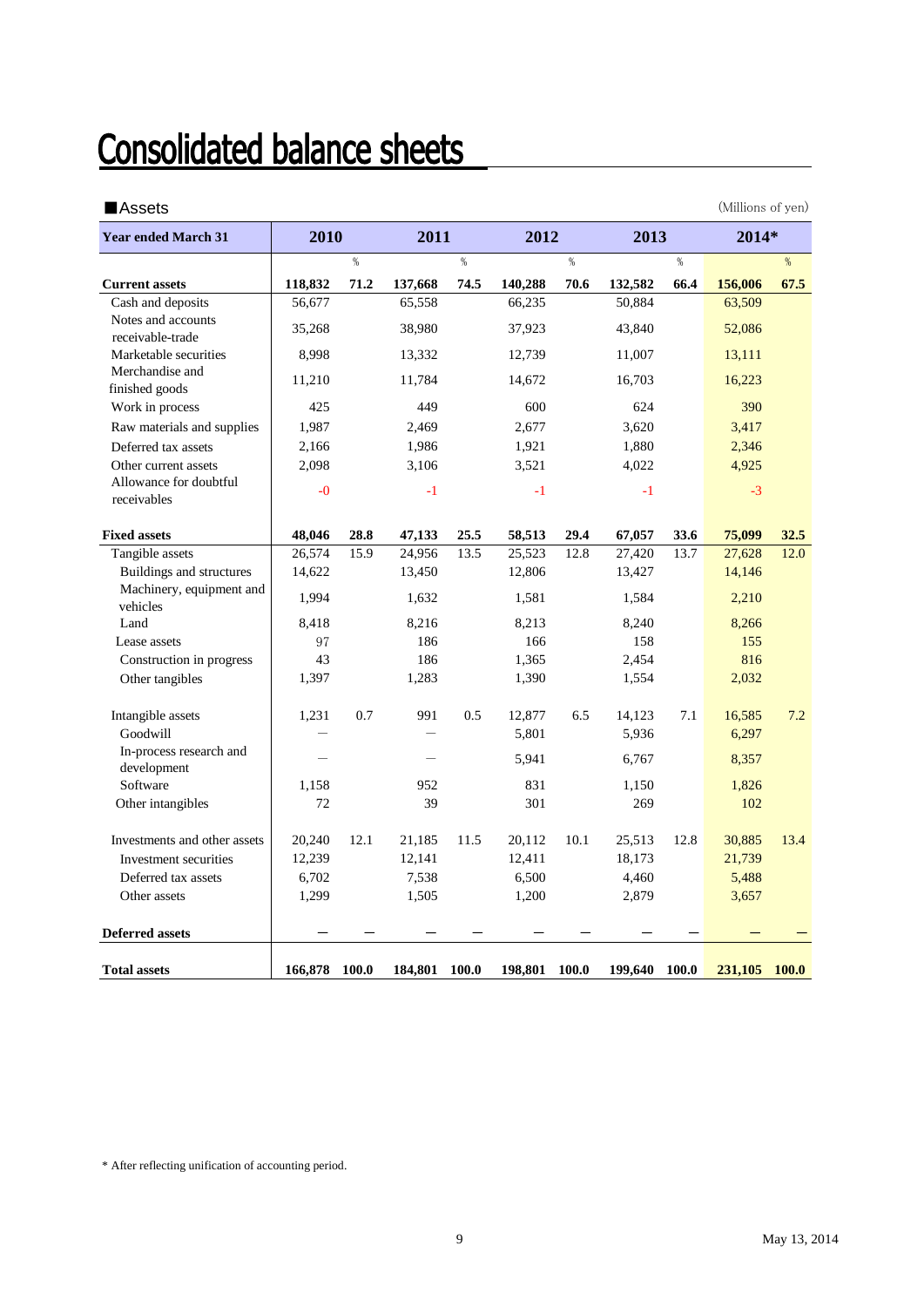

### ■Liabilities and net assets (Millions of yen)

| <b>Year ended March 31</b>                                         | 2010     |        | 2011     |        | 2012     |        | 2013     |        | 2014*    |              |
|--------------------------------------------------------------------|----------|--------|----------|--------|----------|--------|----------|--------|----------|--------------|
|                                                                    |          |        |          |        |          |        |          |        |          |              |
|                                                                    |          | $\%$   |          | $\%$   |          | %      |          | %      |          | %            |
| <b>Current liabilities</b>                                         | 25,286   | 15.2   | 24,104   | 13.0   | 27,425   | 13.8   | 27,011   | 13.5   | 39,093   | 16.9         |
| Trade accounts payable                                             | 5,600    |        | 6,031    |        | 8,074    |        | 9,266    |        | 14,270   |              |
| Other payables                                                     | 7,936    |        | 8,444    |        | 9,009    |        | 9,868    |        | 9,695    |              |
| Income taxes payable                                               | 6,618    |        | 4,631    |        | 5,282    |        | 3,038    |        | 8,169    |              |
| Reserve for bonuses                                                | 2,687    |        | 2,712    |        | 2,943    |        | 3,085    |        | 3,573    |              |
| Provision for sales returns                                        | 81       |        | 87       |        | 81       |        | 104      |        | 135      |              |
| Other current liabilities                                          | 2,363    |        | 2,198    |        | 2,033    |        | 1,647    |        | 3,249    |              |
| <b>Non-current liabilities</b>                                     | 3,988    | 2.4    | 4,292    | 2.3    | 6,514    | 3.3    | 7,496    | 3.8    | 10,802   | 4.7          |
| Lease Obligations                                                  | 74       |        | 152      |        | 115      |        | 87       |        | 59       |              |
| Deferred tax liabilities                                           | 15       |        | 20       |        | 1,996    |        | 2,269    |        | 2,796    |              |
| Retirement and severance<br>benefits                               | 2,910    |        | 3,266    |        | 3,459    |        | 3,664    |        |          |              |
| Retirement and severance<br>benefits for directors and<br>auditors | 456      |        | 453      |        | 222      |        | 248      |        |          |              |
| Net defined benefit liability                                      |          |        |          |        |          |        |          |        | 5,400    |              |
| Provision for business<br>structure improvement                    |          |        |          |        |          |        |          |        | 802      |              |
| Asset retirement obligations                                       |          |        | 160      |        | 161      |        | 160      |        | 221      |              |
| Other liabilities                                                  | 531      |        | 238      |        | 559      |        | 1,066    |        | 1,521    |              |
| <b>Total liabilities</b>                                           | 29,275   | 17.5   | 28,397   | 15.4   | 33,940   | 17.1   | 34,507   | 17.3   | 49,896   | 21.6         |
|                                                                    |          |        |          |        |          |        |          |        |          |              |
| <b>Shareholders' equity</b>                                        | 141,866  | 85.0   | 162,159  | 87.7   | 170,770  | 85.9   | 165,855  | 83.1   | 175,328  | 75.9         |
| Common stock                                                       | 6,538    | 3.9    | 6,614    | 3.6    | 6,694    | 3.4    | 7,080    | 3.5    | 7,264    | 3.1          |
| Capital surplus                                                    | 7,233    | 4.3    | 7,968    | 4.3    | 8,049    | 4.0    | 7,775    | 3.9    | 7,958    | 3.4          |
| Retained earnings                                                  | 133,053  | 79.7   | 147,578  | 79.9   | 156,030  | 78.5   | 151,001  | 75.6   | 160,115  | 69.3         |
| Treasury stock, at cost                                            | $-4,958$ | $-3.0$ | $-1$     | $-0.0$ | $-4$     | 0.0    | $-2$     | $-0.0$ | $-9$     | $-0.0$       |
| <b>Accumulated other</b>                                           | $-4,524$ | $-2.7$ | $-6,061$ | $-3.3$ | $-6,255$ | $-3.1$ | $-1,047$ | $-0.5$ | 5,481    | 2.4          |
| comprehensive income                                               |          |        |          |        |          |        |          |        |          |              |
| Unrealized gains on<br>securities, net of taxes                    | 136      | 0.1    | $-443$   | $-0.2$ | 51       | 0.0    | 1,920    | 1.0    | 4,035    | 1.7          |
| Foreign currency<br>translation adjustments                        | $-4,660$ | $-2.8$ | $-5,618$ | $-3.0$ | $-6,306$ | $-3.2$ | $-2,967$ | $-1.5$ | 2,574    | 1.1          |
| Remeasurements of<br>defined benefit plans                         |          |        |          |        |          |        |          |        | $-1,128$ | $-0.5$       |
| <b>Stock subscription rights</b>                                   | 260      | 0.2    | 305      | 0.2    | 347      | 0.2    | 324      | 0.2    | 399      | 0.2          |
| <b>Total net assets</b>                                            | 137,603  | 82.5   | 156,404  | 84.6   | 164,861  | 82.9   | 165,132  | 82.7   | 181,209  | 78.4         |
| <b>Total liabilities and</b>                                       |          |        |          |        |          |        |          |        |          |              |
| net assets                                                         | 166,878  | 100.0  | 184,801  | 100.0  | 198,801  | 100.0  | 199,640  | 100.0  | 231,105  | <b>100.0</b> |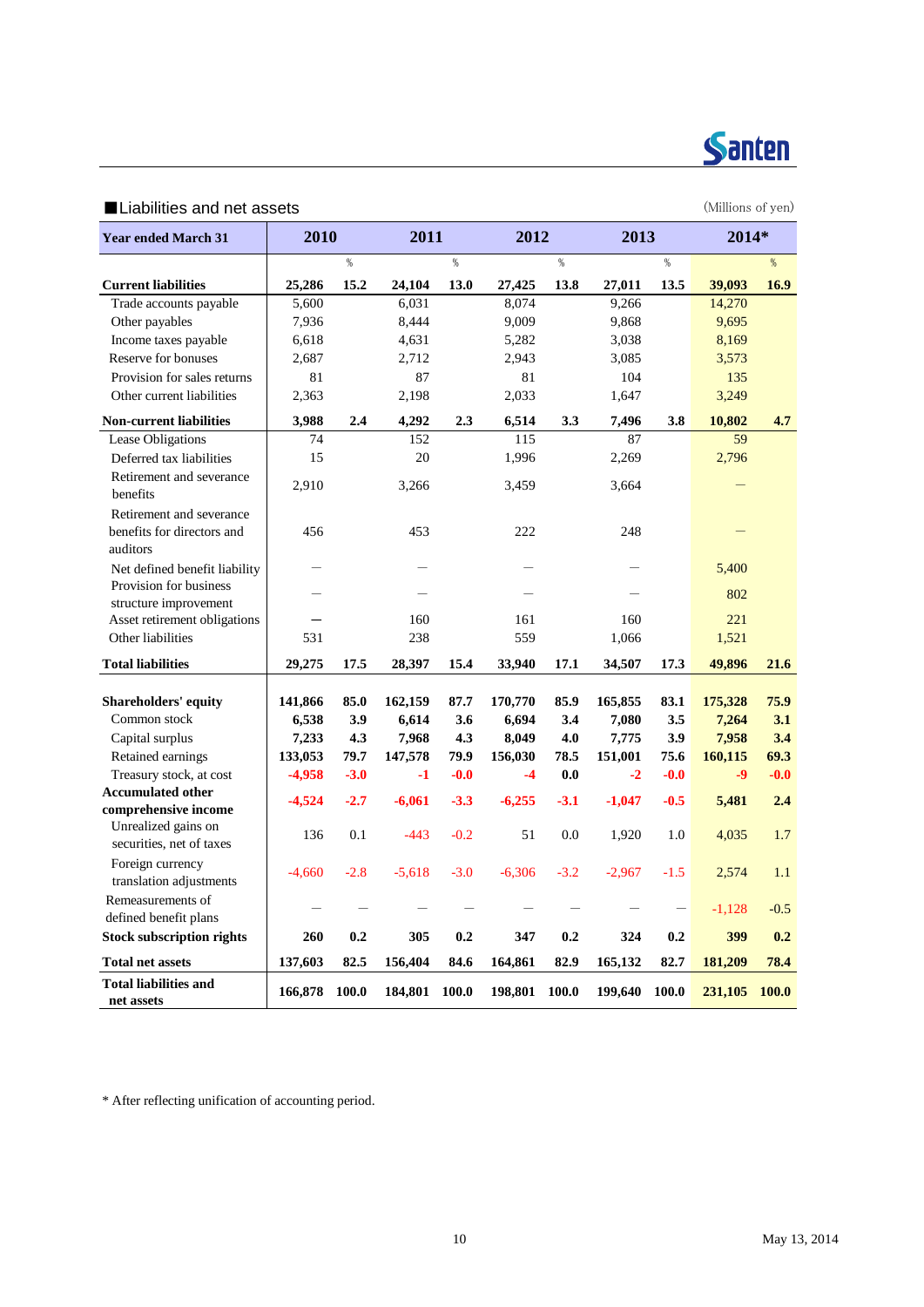# **Consolidated statements of cash flows**

|                                                                         |                |                 |                   |                | (Millions of yen) |
|-------------------------------------------------------------------------|----------------|-----------------|-------------------|----------------|-------------------|
| <b>Year ended March 31</b>                                              | 2010           | 2011            | 2012              | 2013           | $2014*$           |
| I. Cash flows from operating activities:                                |                |                 |                   |                |                   |
| Income before income taxes                                              | 28,610         | 31,074          | 27,791            | 25,591         | 26,893            |
| Depreciation and amortization                                           | 3,421          | 2,976           | 2,787             | 2,656          | 2,914             |
| Amortization of goodwill                                                |                |                 | 162               | 634            | 1,012             |
| Gain on sales of investment securities                                  | $-74$          |                 | $-57$             |                | $-473$            |
| Loss on impairment of fixed assets                                      | 397            |                 | 19                |                | 94                |
| Business structure improvement expenses                                 |                |                 |                   |                | 1,380             |
| Increase/decrease in retirement and                                     | 517            | 359             | 178               | 186            |                   |
| severance benefits                                                      |                |                 |                   |                |                   |
| Increase (decrease) in Net defined benefit liability                    |                |                 |                   |                | 313               |
| Interest and dividend income                                            | $-417$         | $-521$          | $-528$            | $-522$         | $-601$            |
| Interest expense                                                        | 52             | 36              | 22                | 6              | 5                 |
| Increase/decrease in trade receivables                                  | 698            | $-3,892$        | 1,037             | $-5,559$       | $-7,672$          |
| Increase/decrease in inventories                                        | $-1,438$       | $-1,299$        | $-3,294$          | $-2.588$       | 1,650             |
| Increase/decrease in trade accounts payable                             | $-248$         | 521             | 2,033             | 1,170          | 4,927             |
| Other, net                                                              | 2,511          | $-11$           | 66                | $-1,790$       | 1,969             |
| Subtotal                                                                | 34,030         | 29,243          | 30,219            | 19,785         | 32,412            |
| Interest and dividend income received                                   | 418            | 513             | 549               | 532            | 614               |
| Interest expense paid                                                   | $-46$          | $-36$           | $-16$             | $-3$           | $-2$              |
| Income taxes paid                                                       | $-8,291$       | $-11,951$       | $-9,268$          | $-10,372$      | $-7,066$          |
| Net cash provided by operating activities                               | 26,110         | 17,769          | 21,483            | 9,942          | 25,958            |
|                                                                         |                |                 |                   |                |                   |
| II. Cash flows from investing activities:<br>Increase in fixed deposits | $-2,236$       | $-4,384$        | $-165$            | $-504$         | $-130$            |
|                                                                         |                | 3,519           |                   | 630            | 111               |
| Decrease in fixed deposits                                              | 1,937          |                 | 2,781             |                | $-604$            |
| Payments for acquisition of marketable securities                       | $-3,599$       | $-1,488$<br>403 | $-1,617$          | $-301$         |                   |
| Proceeds from sales and redemption of securities                        | 5,098          |                 | 4,850<br>$-3,280$ | 4,048          | 2,407             |
| Payments for acquisition of fixed assets                                | $-1,314$       | $-1,650$        |                   | $-3,608$       | $-4,786$          |
| Proceeds from sale of fixed assets                                      | $\overline{2}$ | 188             | 6                 | 37             | 11                |
| Purchase of investment securities                                       | $-1,027$       | $-4,296$        | $-2,420$          | $-4,882$       | $-4.220$          |
| Proceeds from sale of investment securities                             | 309            | 20              | 377               | 1              | 524               |
| Payments for loans                                                      | $-49$          | $-0$            | -6                |                | $-2$              |
| Proceeds from loans                                                     | 49             |                 | 7                 | $\overline{2}$ |                   |
| Other, net                                                              | 1              | 13              | $-10.805$         | $-17$          | $-6$              |
| Net cash(used in) provided by investing activities                      | $-829$         | $-7,676$        | $-10,272$         | $-4,595$       | $-6,694$          |
| III. Cash flows from financing activities:                              |                |                 |                   |                |                   |
| Purchase of treasury stock                                              | $-24$          | $-25$           | $-2$              | $-13,764$      | -6                |
| Dividends paid                                                          | $-6,803$       | $-6,808$        | $-8,705$          | $-8,468$       | $-8,247$          |
| Other, net                                                              | 74             | 5,263           | 148               | 675            | 300               |
| Net cash provided by financing activities                               | $-6,753$       | $-1,570$        | $-8,559$          | $-21,557$      | $-7,953$          |
| <b>IV</b> . Effect of exchange rate changes on cash                     |                |                 |                   |                |                   |
| and cash equivalents                                                    | $-135$         | $-388$          | $-98$             | 972            | 1,289             |
| V. Net increase/decrease in cash and cash equivalents                   | 18,392         | 8,133           | 2,553             | $-15,238$      | 12,599            |
| VI. Cash and cash equivalents at beginning of year                      | 45,956         | 64,348          | 72,482            | 75,035         | 59,797            |
| VII. Cash and cash equivalents at end of year                           | 64,348         | 72,482          | 75,035            | 59,797         | 72,396            |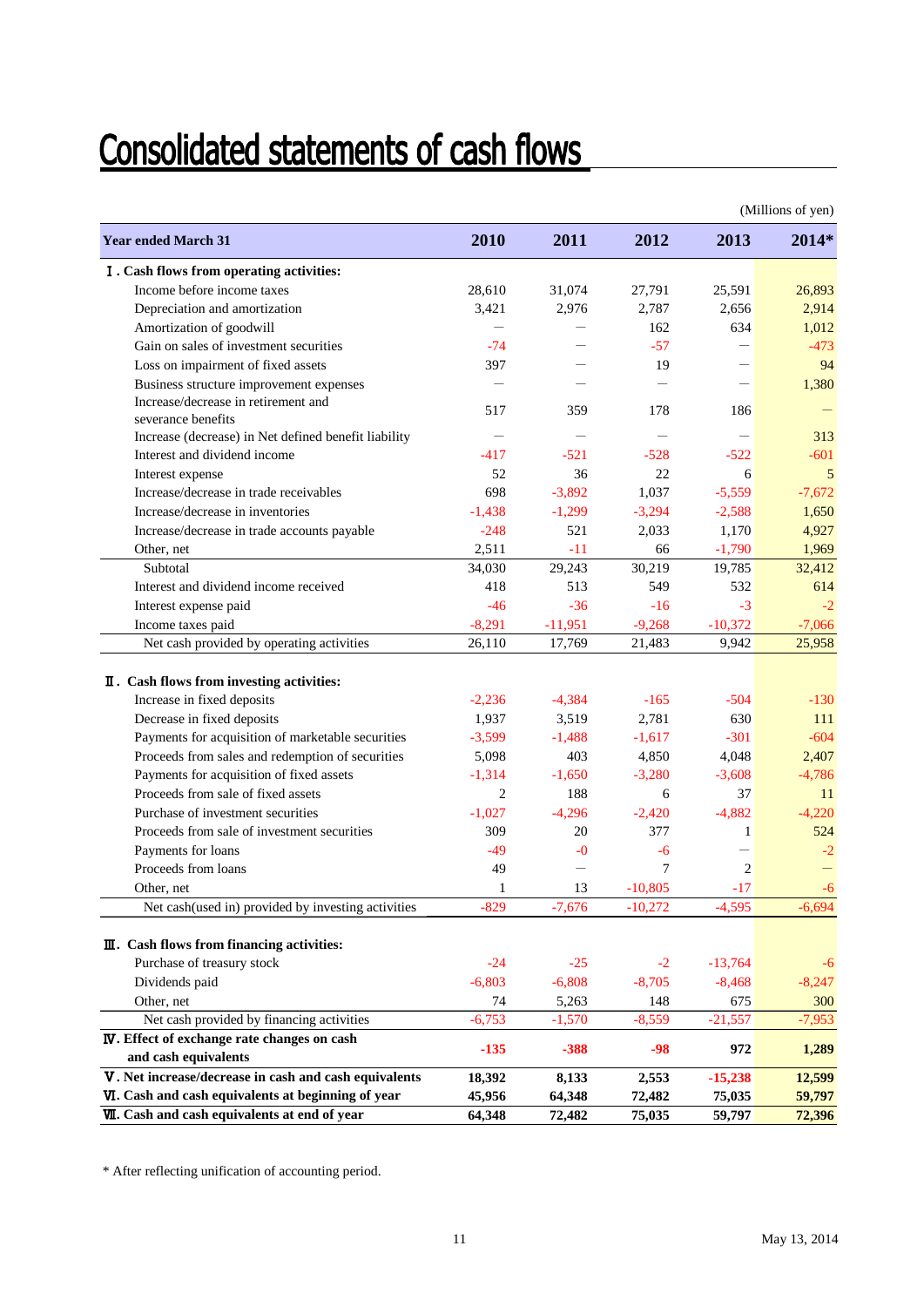## Other consolidated information



| ■R&D expenditures          |        |        |        |        |         | (Millions of yen)       |
|----------------------------|--------|--------|--------|--------|---------|-------------------------|
| <b>Year ended March 31</b> | 2010   | 2011   | 2012   | 2013   | $2014*$ | 2015<br><b>Forecast</b> |
| Consolidated               | 14.123 | 13.221 | 17.225 | 16.719 | 19,040  | 19,000                  |
| (Percentage of net sales)  | 12.8%  | 1.9%   | 15.1%  | 14.0%  | 12.8%   | 12.6%                   |

| ■ Capital expenditures     |             |       |       |       |         | (Millions of yen) |
|----------------------------|-------------|-------|-------|-------|---------|-------------------|
| <b>Year ended March 31</b> | <b>2010</b> | 2011  | 2012  | 2013  | $2014*$ | 2015<br>Forecast  |
| Consolidated               | .228        | . 709 | 3.492 | 4.202 | 3.155   | 6.690             |

**Note:** Includes investment in facilities spent on a lease contract basis.

### ■ Depreciation and amortization (Millions of yen)

| <b>Year ended March 31</b>                      | 2010  | 2011  | 2012  | 2013  | $2014*$ | 2015<br><b>Forecast</b> |
|-------------------------------------------------|-------|-------|-------|-------|---------|-------------------------|
| Manufacturing cost                              | 1.701 | 1.532 | 1.400 | 1.211 | 1,330   | 1,290                   |
| Selling, general and<br>administrative expenses | 556   | 512   | 553   | 533   | 648     | 920                     |
| R&D expenses                                    | 945   | 762   | 764   | 785   | 634     | 790                     |
| Consolidated                                    | 3,202 | 2.808 | 2,717 | 2,530 | 2.612   | 3,000                   |

### ■Number of employees

| <b>Year ended March 31</b>           | 2010  | 2011  | 2012  | 2013  | $2014*$ |
|--------------------------------------|-------|-------|-------|-------|---------|
| Consolidated                         | 2,756 | 2,867 | 3,053 | 3,050 | 3,072   |
| Sales division                       | 1,048 | 1,108 | 1,268 | 1,322 | 1,360   |
| Production division                  | 838   | 847   | 860   | 820   | 785     |
| R&D division                         | 557   | 574   | 624   | 599   | 604     |
| Corporate or back-office<br>division | 313   | 338   | 301   | 309   | 323     |

\* After reflecting unification of accounting period.

Forecasts in this report are based on the currently available information. Actual results may differ materially depending on a number of factors including adverse economic conditions etc.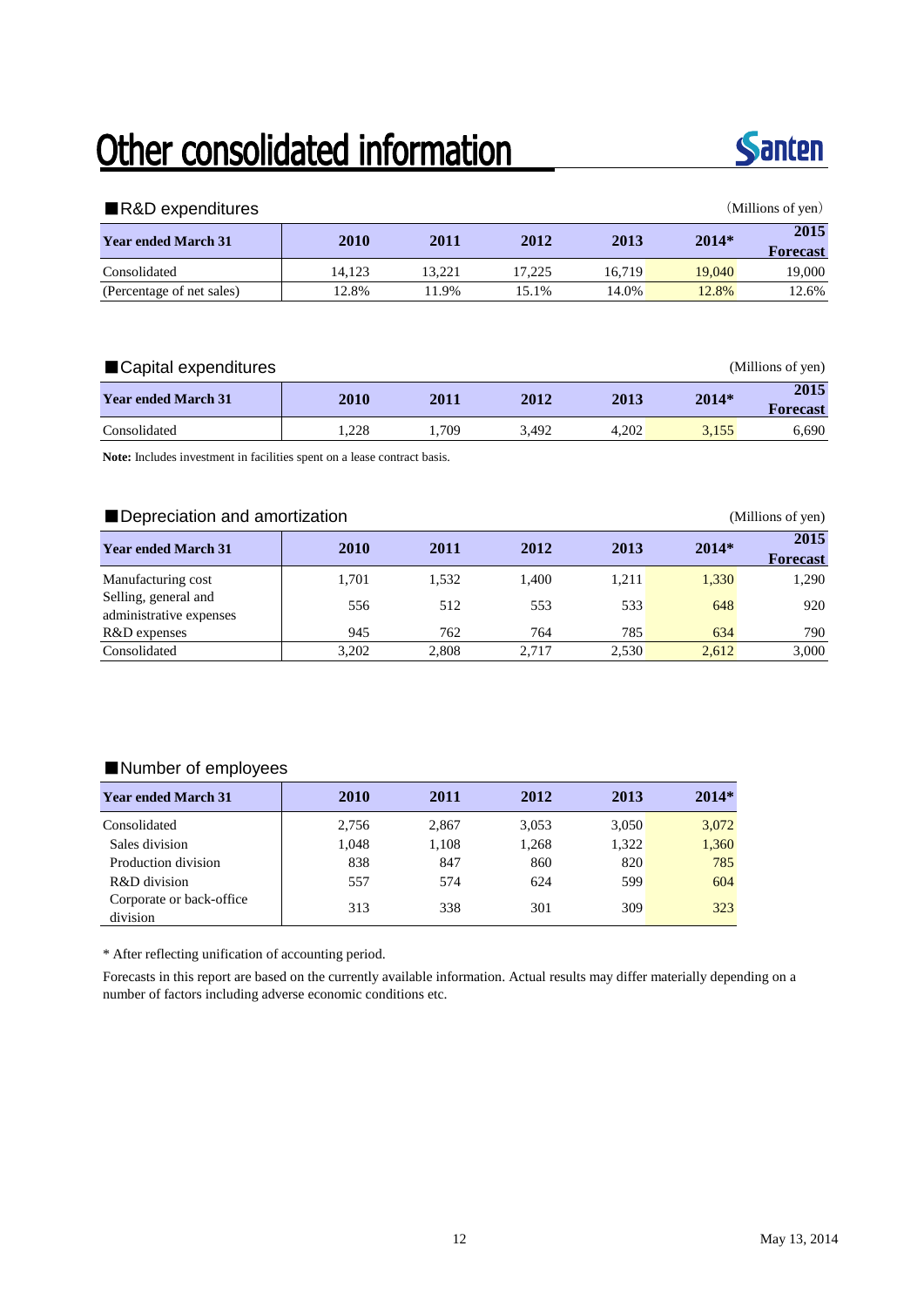# Reference information<br>Research & development

### ■Pipeline of prescription pharmaceuticals (Clinical Stage)

| Generic name           | Dev. code     | Indication                                                                                                                                                                                                                                                                                       | Original/Licensor                     | Region | P <sub>1</sub> | P <sub>2</sub>      | P <sub>3</sub> | NDA Filed Approved Launched |                   |
|------------------------|---------------|--------------------------------------------------------------------------------------------------------------------------------------------------------------------------------------------------------------------------------------------------------------------------------------------------|---------------------------------------|--------|----------------|---------------------|----------------|-----------------------------|-------------------|
| Tafluprost             | DE-085        | Glaucoma/                                                                                                                                                                                                                                                                                        | Co-development                        | Asia   |                |                     |                |                             | Mar-10            |
|                        |               | Ocular hypertension                                                                                                                                                                                                                                                                              | with Asahi Glass                      | China  |                |                     |                | $Jan-11$                    |                   |
|                        |               | A prostaglandin F <sub>2a</sub> derivative for the treatment of glaucoma and ocular hypertension. Since December, 2008, launched in Japan, Europe, and the U.S.<br>In Asia, launched in Hong Kong, Korea, Indonesia, and Singapore, etc. NDA filed in China.                                     |                                       |        |                |                     |                |                             |                   |
| Generic name           | Dev. code     | Indication                                                                                                                                                                                                                                                                                       | Original/Licensor                     | Region | P <sub>1</sub> | P <sub>2</sub>      | P <sub>3</sub> | NDA Filed Approved Launched |                   |
|                        |               |                                                                                                                                                                                                                                                                                                  |                                       | Korea  |                |                     |                |                             | Oct-13            |
| Diquafosol sodium      | DE-089        | Dry eye                                                                                                                                                                                                                                                                                          | Inspire                               | China  |                |                     |                | $Jan-12$                    |                   |
|                        |               | A dry eye treatment drug which stimulates secretion of mucin and aqueous components from the corneal epithelium. Its mechanism of action is different<br>from other existing treatments. Launched in December, 2010 in Japan and in October, 2013 in Korea. NDA filed in China.                  |                                       |        |                |                     |                |                             |                   |
| Generic name           | Dev. code     | Indication                                                                                                                                                                                                                                                                                       | Original/Licensor                     | Region | P <sub>1</sub> | P <sub>2</sub>      | P <sub>3</sub> | NDA Filed Approved Launched |                   |
|                        |               |                                                                                                                                                                                                                                                                                                  |                                       |        |                |                     |                |                             |                   |
| Lomerizine HCl         | DE-090        | Glaucoma                                                                                                                                                                                                                                                                                         | <b>MSD</b>                            | Japan  |                |                     |                |                             |                   |
|                        |               | A new type of glaucoma treatment which inhibits the progression of visual field defects. It is the only calcium antagonist being development as an oral<br>glaucoma treatment. Compared to NMDA receptor antagonists, it has excellent safety profile with mild systemic adverse drug reactions. |                                       |        |                |                     |                |                             |                   |
| Generic name           | Dev. code     | Indication                                                                                                                                                                                                                                                                                       | Original/Licensor                     | Region | P <sub>1</sub> | P <sub>2</sub>      | P <sub>3</sub> | NDA Filed                   | Approved Launched |
|                        |               | Macular edema secondary to                                                                                                                                                                                                                                                                       | Co-development with                   |        |                |                     |                |                             |                   |
| Betamethasone          | DE-102        | diabetes and BRVO*                                                                                                                                                                                                                                                                               | Oakwood                               | Japan  |                | Phase 2/3 completed |                |                             |                   |
|                        |               | A microsphere product with a new drug delivery concept. Stable and sustained efficacy is expected with a local injection. Collaborating with Oakwood<br>Laboratories (U.S.) for manufacturing technology development on commercial scale. *BRVO: Branch retinal vein occlusion.                  |                                       |        |                |                     |                |                             |                   |
| Generic name           | Dev. code     | Indication                                                                                                                                                                                                                                                                                       | Original/Licensor                     | Region | P <sub>1</sub> | P <sub>2</sub>      | P <sub>3</sub> | NDA Filed Approved Launched |                   |
|                        |               |                                                                                                                                                                                                                                                                                                  |                                       | U.S.   |                |                     |                |                             |                   |
| Sirolimus              | DE-109        | <b>Uveitis</b>                                                                                                                                                                                                                                                                                   | Original                              | Japan  |                |                     |                |                             |                   |
|                        |               |                                                                                                                                                                                                                                                                                                  |                                       | Europe |                |                     |                |                             |                   |
|                        |               | An intravitreal injection with immunosuppressive effect, anti-angiogenic effect, etc. Phase 3 study is ongoing in the U.S., Japan and Europe.                                                                                                                                                    |                                       |        |                |                     |                |                             |                   |
| Generic name           | Dev. code     | Indication                                                                                                                                                                                                                                                                                       | Original/Licensor                     | Region | P <sub>1</sub> | P <sub>2</sub>      | P <sub>3</sub> | NDA Filed Approved Launched |                   |
| Tafluprost/            |               |                                                                                                                                                                                                                                                                                                  | Co-development                        | Japan  |                |                     |                | Sept-13                     |                   |
| <b>Timolol maleate</b> | <b>DE-111</b> | Glaucoma/<br>Ocular hypertension                                                                                                                                                                                                                                                                 | with Asahi Glass                      |        |                |                     |                |                             |                   |
|                        |               |                                                                                                                                                                                                                                                                                                  | Co-development                        | Europe |                |                     |                | $June-13$                   |                   |
| 2013 in Japan.         |               | A fixed dose combination drug of a prostaglandin $F_{2a}$ derivative and a beta-adrenergic receptor blocker. NDA filed in Europe. Approved in September,                                                                                                                                         |                                       |        |                |                     |                |                             |                   |
| Generic name           | Dev. code     | Indication                                                                                                                                                                                                                                                                                       | Original/Licensor                     | Region | P <sub>1</sub> | P <sub>2</sub>      | P <sub>3</sub> | NDA Filed Approved Launched |                   |
| Epinastine HCI         | DE-114        | Allergic conjunctivitis                                                                                                                                                                                                                                                                          | Nippon Boehringer<br>Ingelheim        | Japan  |                |                     |                |                             | $Nov-13$          |
|                        |               | An H <sub>1</sub> receptor antagonist with membrane-stabilizing function, as treatment for allergic conjunctivitis. Launched in November, 2013 in Japan.                                                                                                                                         |                                       |        |                |                     |                |                             |                   |
| Generic name           | Dev. code     | Indication                                                                                                                                                                                                                                                                                       | Original/Licensor                     | Region | P <sub>1</sub> | P <sub>2</sub>      | P <sub>3</sub> | NDA Filed Approved Launched |                   |
|                        |               |                                                                                                                                                                                                                                                                                                  |                                       |        |                |                     |                |                             |                   |
| (Undetermined)         | DE-117        | Glaucoma/<br>Ocular hypertension                                                                                                                                                                                                                                                                 | Co-development<br>with Ube Industries | U.S.   |                | Phase 2b prep       |                |                             |                   |

EP2 receptor agonist with a new mechanism of action. Preparation of Phase 2b in the U.S.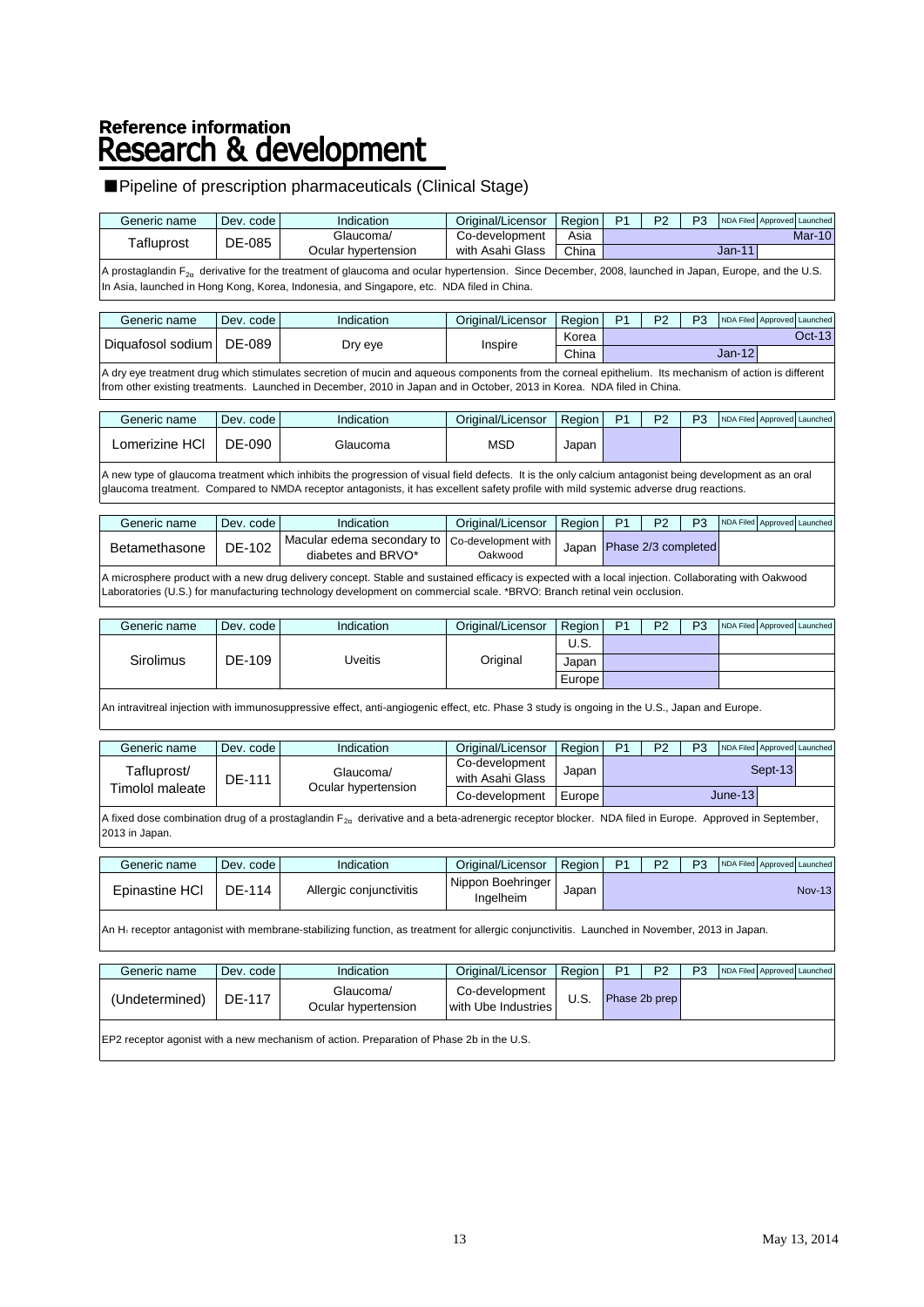

### ■Pipeline of prescription pharmaceuticals (Clinical Stage)

| Generic name   | Dev. code                                                                                                          | Indication                                                                                                                                                      | Original/Licensor                  | Region | P <sub>1</sub> | P <sub>2</sub> | P3             | NDA Filed Approved Launched |          |
|----------------|--------------------------------------------------------------------------------------------------------------------|-----------------------------------------------------------------------------------------------------------------------------------------------------------------|------------------------------------|--------|----------------|----------------|----------------|-----------------------------|----------|
| Tafluprost     | DE-118                                                                                                             | Glaucoma/<br>Ocular hypertension                                                                                                                                | Co-development with<br>Asahi Glass | Japan  |                |                |                |                             | $Oct-13$ |
|                |                                                                                                                    | A prostaglandin $F_{2a}$ derivative for the treatment of glaucoma and ocular hypertension. Preservative-free, unit-dose type product. Launched in October, 2013 |                                    |        |                |                |                |                             |          |
| in Japan.      |                                                                                                                    |                                                                                                                                                                 |                                    |        |                |                |                |                             |          |
|                |                                                                                                                    |                                                                                                                                                                 |                                    |        |                |                |                |                             |          |
| Generic name   | Dev. code                                                                                                          | Indication                                                                                                                                                      | Original/Licensor                  | Region | P <sub>1</sub> | P <sub>2</sub> | P <sub>3</sub> | NDA Filed Approved Launched |          |
| (Undetermined) | DE-120                                                                                                             | Wet Age-related macular<br>degeneration                                                                                                                         | Original                           | U.S.   |                | (Phase 1/2a)   |                |                             |          |
|                | An intravitreal injection with dual inhibitor of VEGF and PDGF. Started on Phase 1/2a in January, 2014 in the U.S. |                                                                                                                                                                 |                                    |        |                |                |                |                             |          |

### ■Santen S.A.S. pipeline of prescription pharmaceuticals (Clinical Stage)

| Generic name  | Dev. name  | Indication                                                                                                                                                                        | Original/Licensor                                                                                                                                                              | Region | P <sub>1</sub> | P <sub>2</sub> | P <sub>3</sub> |          | NDA Filed Approved Launched |  |  |  |
|---------------|------------|-----------------------------------------------------------------------------------------------------------------------------------------------------------------------------------|--------------------------------------------------------------------------------------------------------------------------------------------------------------------------------|--------|----------------|----------------|----------------|----------|-----------------------------|--|--|--|
|               |            | Severe dry eye                                                                                                                                                                    | Original                                                                                                                                                                       | Europe |                |                |                | $Dec-13$ |                             |  |  |  |
| Ciclosporin   | Cyclokat   |                                                                                                                                                                                   |                                                                                                                                                                                | U.S.   |                |                |                |          |                             |  |  |  |
|               |            |                                                                                                                                                                                   | An ophthalmic emulsion which improves symptoms and signs of severe dry eye by immunosuppressive effect.<br>Cationic emulsion technology has enhanced ocular tissue absorption. |        |                |                |                |          |                             |  |  |  |
|               |            | Vernal Keratoconjunctivitis                                                                                                                                                       | Original                                                                                                                                                                       | Europe |                |                |                |          |                             |  |  |  |
| Ciclosporin   | Vekacia    | An ophthalmic emulsion which improves symptoms of vernal keratoconjunctivitis by immunosuppressive effect.<br>Cationic emulsion technology has enhanced ocular tissue absorption. |                                                                                                                                                                                |        |                |                |                |          |                             |  |  |  |
| Latanoprost   | Catioprost | Glaucoma/<br>Ocular hypertension                                                                                                                                                  | Original                                                                                                                                                                       | Europe |                |                |                |          |                             |  |  |  |
|               |            | An ophthalmic emulsion of a prostaglandin $F_{2n}$ derivative, for the treatment of glaucoma and ocular hypertension.                                                             |                                                                                                                                                                                |        |                |                |                |          |                             |  |  |  |
| Dexamethasone | Cortiject  | Diabetic macular edema                                                                                                                                                            | Original                                                                                                                                                                       | U.S.   |                | (Phase $1/2$ ) |                |          |                             |  |  |  |
| Palmitate     |            | An intravitreal injection with anti-inflammatory effect.                                                                                                                          |                                                                                                                                                                                |        |                |                |                |          |                             |  |  |  |

\*Catioprost and Cortiject are under project evaluation.

### ■Changes from 3Q FY13 (Feburary 4, 2014)

| Dev. Code / name | Changes                               |
|------------------|---------------------------------------|
| DE-098           | Discontinued due to business strategy |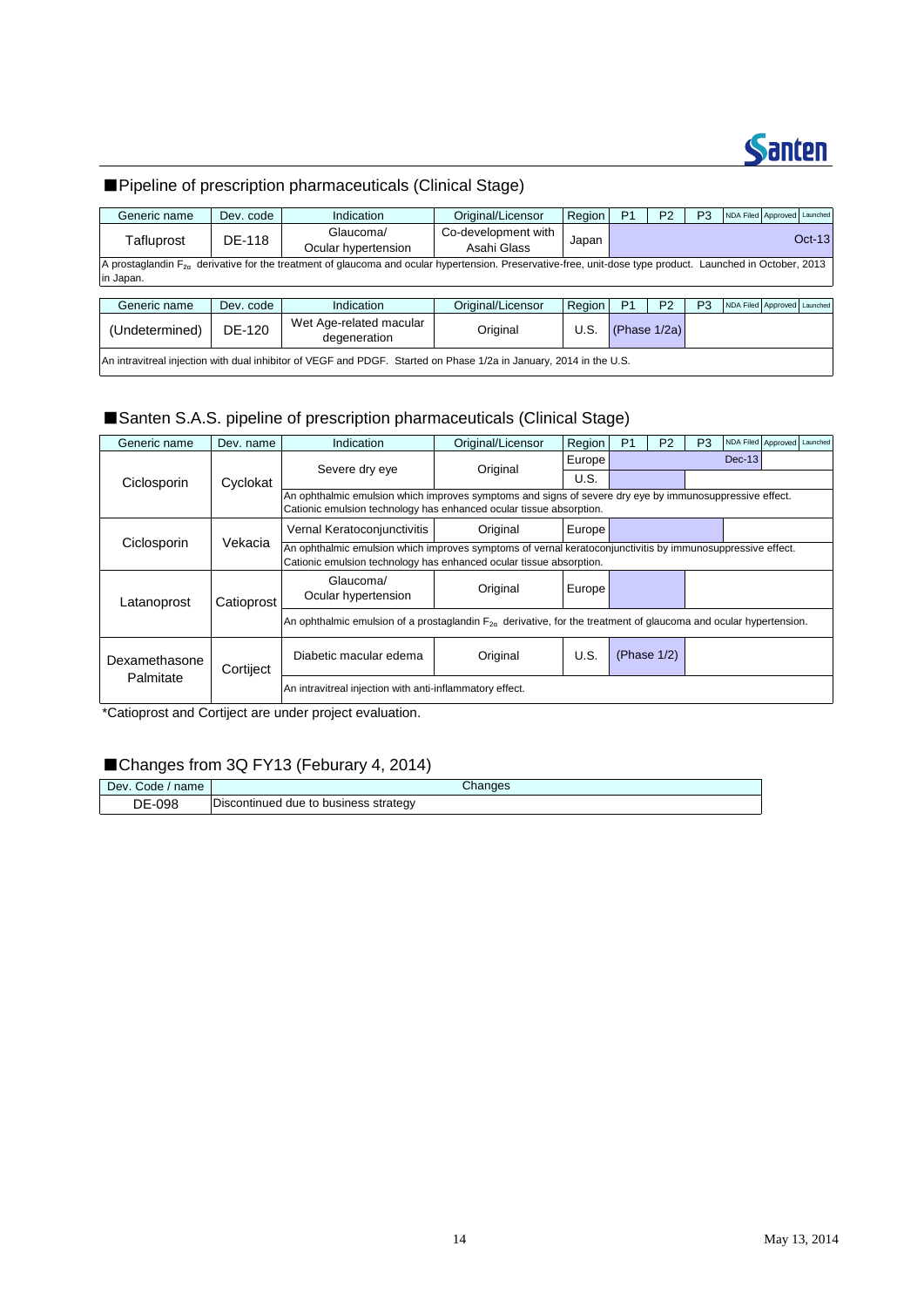### Pharmaceutical market in Japan

### ■Revision of National Health Insurance (NHI) drug prices

|                  | 2004    | 2005                     | 2006     | 2007                     | 2008         | 2009                     | 2010         | 2011                            | 2012        | 2013                     | 2014*                                                     |
|------------------|---------|--------------------------|----------|--------------------------|--------------|--------------------------|--------------|---------------------------------|-------------|--------------------------|-----------------------------------------------------------|
| Industry average | $-4.2%$ | $\overline{\phantom{a}}$ | $-6.7\%$ | $\qquad \qquad -$        | early $-5\%$ | $\overline{\phantom{m}}$ | $mid -6\%$   | $\overline{\phantom{m}}$        | $-6.25%$    | -                        | $-2.7%$                                                   |
| Ophthalmic drugs | $-2.7%$ | $\overline{\phantom{m}}$ | $-5.5%$  | $\qquad \qquad -$        | late $-3\%$  | $\overline{\phantom{m}}$ | early $-3\%$ | $\hspace{0.1mm}-\hspace{0.1mm}$ | $mid -4\%$  | $\qquad \qquad -$        | $late-1%$                                                 |
| Santen           | $-3.2%$ | $\overline{\phantom{m}}$ | $-5.3%$  | $\overline{\phantom{m}}$ | $mid -3%$    | $\overline{\phantom{m}}$ | $mid -5%$    | $\qquad \qquad -$               | late $-5\%$ | $\overline{\phantom{m}}$ | $late-1%$                                                 |
|                  |         |                          |          |                          |              |                          |              |                                 |             | $\sim$                   | $\mathbf{a}$ , $\mathbf{a}$ , $\mathbf{a}$ , $\mathbf{a}$ |

(Compiled by Santen) \*Including the consumer tax increase impact

Revision of NHI drug prices: In Japan, drug prices are generally revised every two years to reflect their market price. The drugs marketed at lower market prices will bear larger reduction margins at the revision.

Excluding the consumer tax increase impact

|                         | 2014      |
|-------------------------|-----------|
| <b>Industry Average</b> | $-5.6%$   |
| Ophthalmic Average      | $late-4%$ |
| Santen                  | $late-4%$ |

### ■Market shares

|                            |       |       |       |       | (Billions of yen) |
|----------------------------|-------|-------|-------|-------|-------------------|
| <b>Year ended March 31</b> | 2010  | 2011  | 2012  | 2013  | 2014              |
| Prescription ophthalmics   | 37.3% | 35.8% | 36.1% | 35.3% | 39.4%             |
|                            | 234.9 | 247.4 | 254.9 | 273.4 | 301.3             |
| Anti-rheumatic drugs       | 43.9% | 43.0% | 41.0% | 39.7% | 38.4%             |
| $(DMARDs^*)$               | 25.7  | 25.5  | 27.2  | 27.3  | 28.7              |

Notes: - On an NHI drug price basis. Copyright IMS Japan KK, 2014 - Lower figures indicate market size. Source: Santen analysis based on IMS data(JPM) \*Anti-rheumatic drugs exclude biologic agents. Period: 2009.4-2014.3; Unauthorized copy prohibited

### ■Market shares by therapeutic area - prescription ophthalmics

|                            |             |       |       |       | (Billions of yen) |
|----------------------------|-------------|-------|-------|-------|-------------------|
| <b>Year ended March 31</b> | <b>2010</b> | 2011  | 2012  | 2013  | 2014              |
| Anti-glaucoma              | 23.0%       | 25.7% | 28.4% | 30.4% | 30.5%             |
|                            | 88.5        | 90.1  | 92.2  | 94.8  | 104.7             |
| Corneal disease treatments | 77.1%       | 76.0% | 77.5% | 74.6% | 70.5%             |
|                            | 31.7        | 32.0  | 35.6  | 39.7  | 44.2              |
| Anti-infection             | 70.0%       | 68.4% | 67.5% | 61.6% | 58.5%             |
|                            | 22.6        | 22.4  | 21.5  | 18.9  | 18.3              |
| Anti-allergy               | 19.8%       | 16.7% | 17.6% | 16.0% | 21.2%             |
|                            | 24.0        | 29.3  | 26.4  | 30.9  | 27.9              |
| Anti-VEGF                  |             |       |       | 10.9% | 48.7%             |
|                            |             |       |       | 28.3  | 43.1              |

Notes: - On an NHI drug price basis. Copyright IMS Japan KK, 2014 - Lower figures indicate market size. Source: Santen analysis based on IMS data(JPM) Period: 2009.4-2014.3; Unauthorized copy prohibited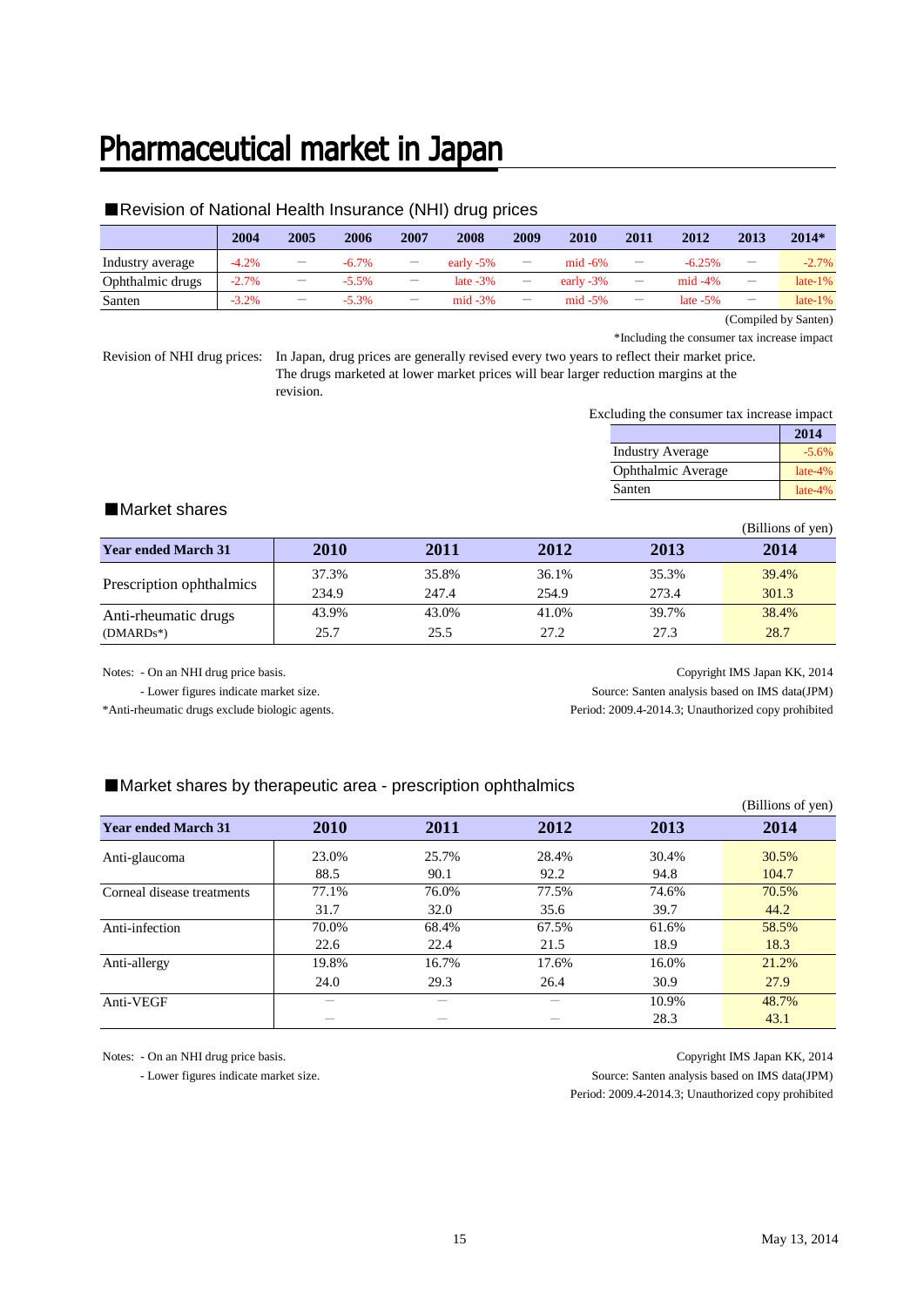# **Stock information**



### ■Stock price (Tokyo Securities Exchange 1st market) (Yen and thousand shares) **Apr-13 May-13 Jun-13 Jul-13 Aug-13 Sep-13 Oct-13 Nov-13 Dec-13 Jan-14 Feb-14 Mar-14** Stock price: End of month 4,880 4,050 4,270 4,275 4,560 4,765 4,955 4,875 4,905 4,330 4,755 4,580 Volume 5,964 6,364 6,084 4,071 3,903 2,809 4,005 5,891 4,366 5,352 7,244 4,964 0 5,000 10,000 Apr-13 May-13 Jun-13 Jul-13 Aug-13 Sep-13 Oct-13 Nov-13 Dec-13 Jan-14 Feb-14 Mar-14 3,800 4,000 4,200 4,400 4,600 4,800 5,000 Stock price and volume

※Tokyo Stock Exchange and Osaka Stock Exchange have been merged since July, 2013.

#### ■Major shareholders As of March 31, 2014 **Name** 5,516 6.7 5,463 3,310 2,794 2,398 2,120 1,861 1,836 1,568 1,438 Ono Pharmaceutical Co.,Ltd. Daiichi Sankyo Company,Ltd. 2.2 1.9 **Number of shares held Percentage of investment** % 4.0 3.4 6.6 The Master Trust Bank of Japan, Ltd. State Street Bank and Trust Company 505223 Development Bank of Japan Inc. Thousand shares Nippon Life Insurance Company 2.998 2.9 Japan Trustee Service Bank, Ltd. 2.3 The Bank of Tokyo-Mitsubishi UFJ, Ltd. 2.6 2.120 2.6 Gic Private,Ltd. National Mutual Insurance Federation of Agricultural Cooperatives 1.7

### ■Major stock information

| <b>Year ended March 31</b>                           | 2010  |                                         | 2011 2012 2013 |           | 2014          |
|------------------------------------------------------|-------|-----------------------------------------|----------------|-----------|---------------|
| Issued shares (thousands)                            |       | 86,992 87,053 87,146 82,469 82,582      |                |           |               |
| Treasury stock (thousands)                           | 1.902 |                                         |                |           | $\mathcal{L}$ |
| Market Capitalization (million)                      |       | 238,763 288,579 308,059 366,983 378,219 |                |           |               |
| A purchased amount of money (millions of yen)        |       |                                         |                | $-13,735$ |               |
| The number of the purchased stocks (thousand shares) |       |                                         |                | 4.937     |               |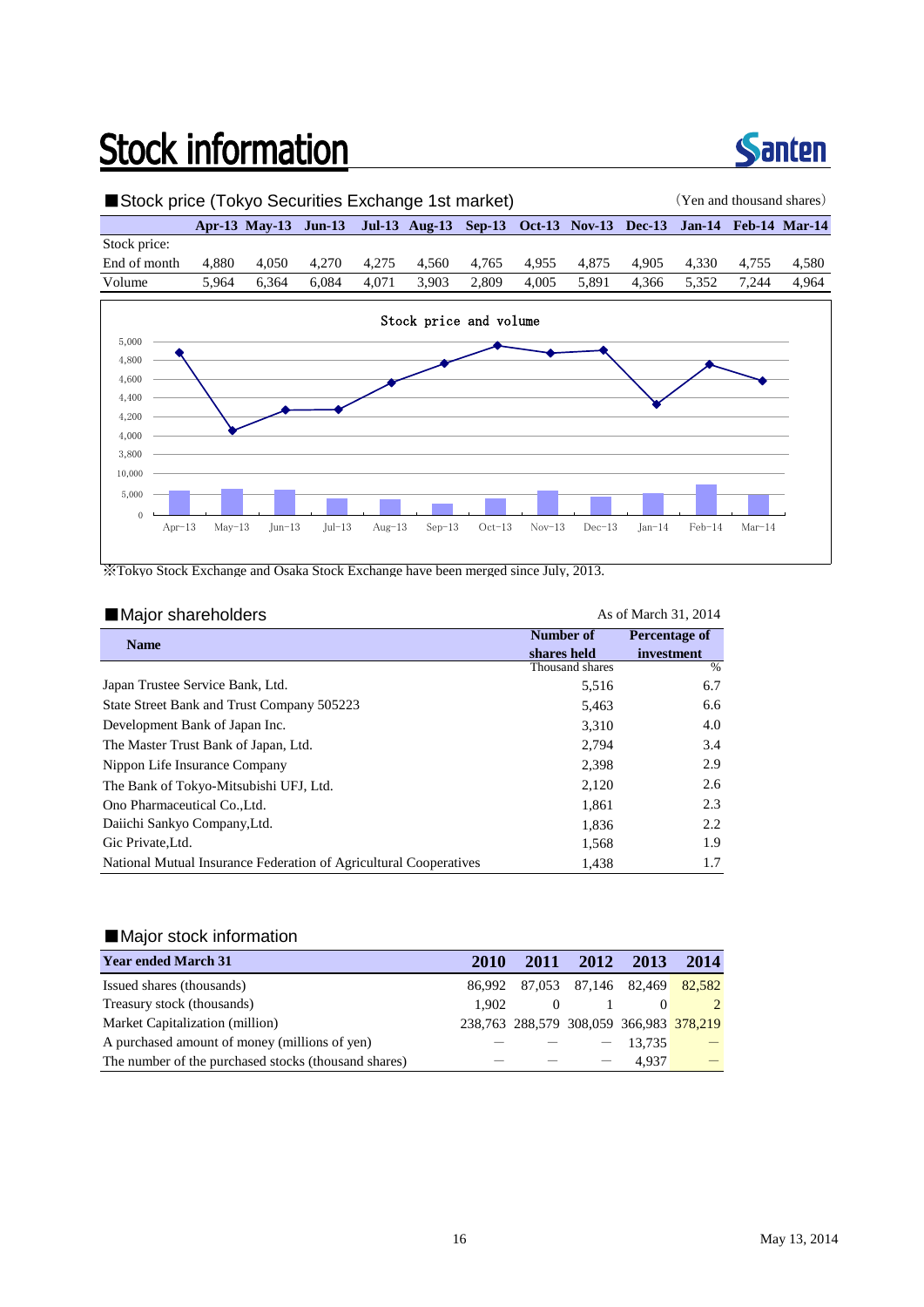# **Stock information**

### ■Breakdown of shareholding by number of shares

| <b>Year ended March 31</b>   | 2010     |             | 2011            |             | 2012            |             | 2013            |             | 2014            |                   |
|------------------------------|----------|-------------|-----------------|-------------|-----------------|-------------|-----------------|-------------|-----------------|-------------------|
|                              | Thousand |             | Propor-Thousand |             | Propor-Thousand |             | Propor-Thousand |             | Propor-Thousand | Propor-           |
|                              | shares   | tion $(\%)$ | shares          | tion $(\%)$ | shares          | tion $(\%)$ | shares          | tion $(\%)$ | shares          | $\frac{1}{2}$ (%) |
| Financial institutions       | 32,693   | 37.6        | 32,284          | 37.1        | 30,457          | 35.0        | 29,147          | 35.4        | 28,971          | 35.1              |
| City & regional banks        | 2,558    | 2.9         | 2,422           | 2.8         | 2,376           | 2.7         | 2,277           | 2.8         | 2,270           | 2.8               |
| Trust banks                  | 22,466   | 25.8        | 20.431          | 23.5        | 19.316          | 22.2        | 17.298          | 21.0        | 17,581          | 21.3              |
| (concerned in trust works)   | 19,948   |             | 18,310          |             | 16,923          |             | 14,908          |             | 15,192          |                   |
| Life and non-life insurance  | 7,022    | 8.1         | 5,274           | 6.0         | 4.740           | 5.4         | 4,715           | 5.7         | 4,290           | 5.2               |
| Other financial institutions | 645      | 0.7         | 4,155           | 4.8         | 4,023           | 4.6         | 4,856           | 5.9         | 4,829           | 5.8               |
| Securities firms             | 518      | 0.6         | 417             | 0.5         | 375             | 0.4         | 766             | 0.9         | 721             | 0.9               |
| Other institutions           | 13,392   | 15.4        | 13.413          | 15.4        | 12.098          | 13.9        | 7.379           | 9.0         | 7.913           | 9.6               |
| Foreign investors            | 27,553   | 31.7        | 31,228          | 35.9        | 35,130          | 40.3        | 36,783          | 44.6        | 37,597          | 45.5              |
| Individual investors         | 10,931   | 12.6        | 9,708           | 11.1        | 9,083           | 10.4        | 8,390           | 10.1        | 7,376           | 8.9               |
| Treasury stock               | 1,902    | 2.2         | $\Omega$        | 0.0         |                 | 0.0         | $\Omega$        | 0.0         | 2               | 0.0               |
| Total                        | 86.992   | 100.0       | 87,053          | 100.0       | 87.146          | 100.0       | 82,469          | 100.0       | 82.582          | 100.0             |

### ■Breakdown of shareholding by number of shareholders

| <b>Year ended March 31</b>   | 2010         |         | 2011                    |         | 2012                    |         | 2013                    |         | 2014                  |                   |
|------------------------------|--------------|---------|-------------------------|---------|-------------------------|---------|-------------------------|---------|-----------------------|-------------------|
|                              | Number of    | Propor- | Number of               | Propor- | Number of               | Propor- | Number of               | Propor- | Number of             | Propor-           |
|                              | shareholders |         | tion $(%)$ shareholders |         | tion $(%)$ shareholders |         | tion $(%)$ shareholders |         | tion (%) shareholders | $\frac{1}{2}$ (%) |
| Financial institutions       | 81           | 0.7     | 71                      | 0.8     | 63                      | 0.8     | 57                      | 0.7     | 56                    | 0.8               |
| City & regional banks        | 8            | 0.1     | 6                       | 0.1     | 5                       | 0.1     | 6                       | 0.1     | 5                     | 0.1               |
| Trust banks                  | 29           | 0.2     | 28                      | 0.3     | 28                      | 0.3     | 26                      | 0.3     | 25                    | 0.3               |
| Life and non-life insurance  | 34           | 0.3     | 29                      | 0.3     | 26                      | 0.3     | 20                      | 0.2     | 21                    | 0.3               |
| Other financial institutions | 10           | 0.1     | 8                       | 0.1     | 4                       | 0.1     | 5                       | 0.1     | 5                     | 0.1               |
| Securities firms             | 41           | 0.4     | 32                      | 0.3     | 33                      | 0.4     | 38                      | 0.5     | 35                    | 0.4               |
| Other institutions           | 127          | 1.2     | 125                     | 1.4     | 121                     | 1.5     | 110                     | 1.4     | 114                   | 1.5               |
| Foreign investors            | 366          | 3.4     | 381                     | 4.2     | 360                     | 4.3     | 365                     | 4.6     | 407                   | 5.2               |
| Individual investors         | 10,296       | 94.4    | 8.479                   | 93.3    | 7.710                   | 93.0    | 7.427                   | 92.8    | 7,167                 | 92.1              |
| Treasury stock               |              | 0.0     |                         | 0.0     |                         | 0.0     |                         | 0.0     |                       | 0.0               |
| Total                        | 10,912       | 100.0   | 9,089                   | 100.0   | 8.288                   | 100.0   | 7,998                   | 100.0   | 7,780                 | 100.0             |



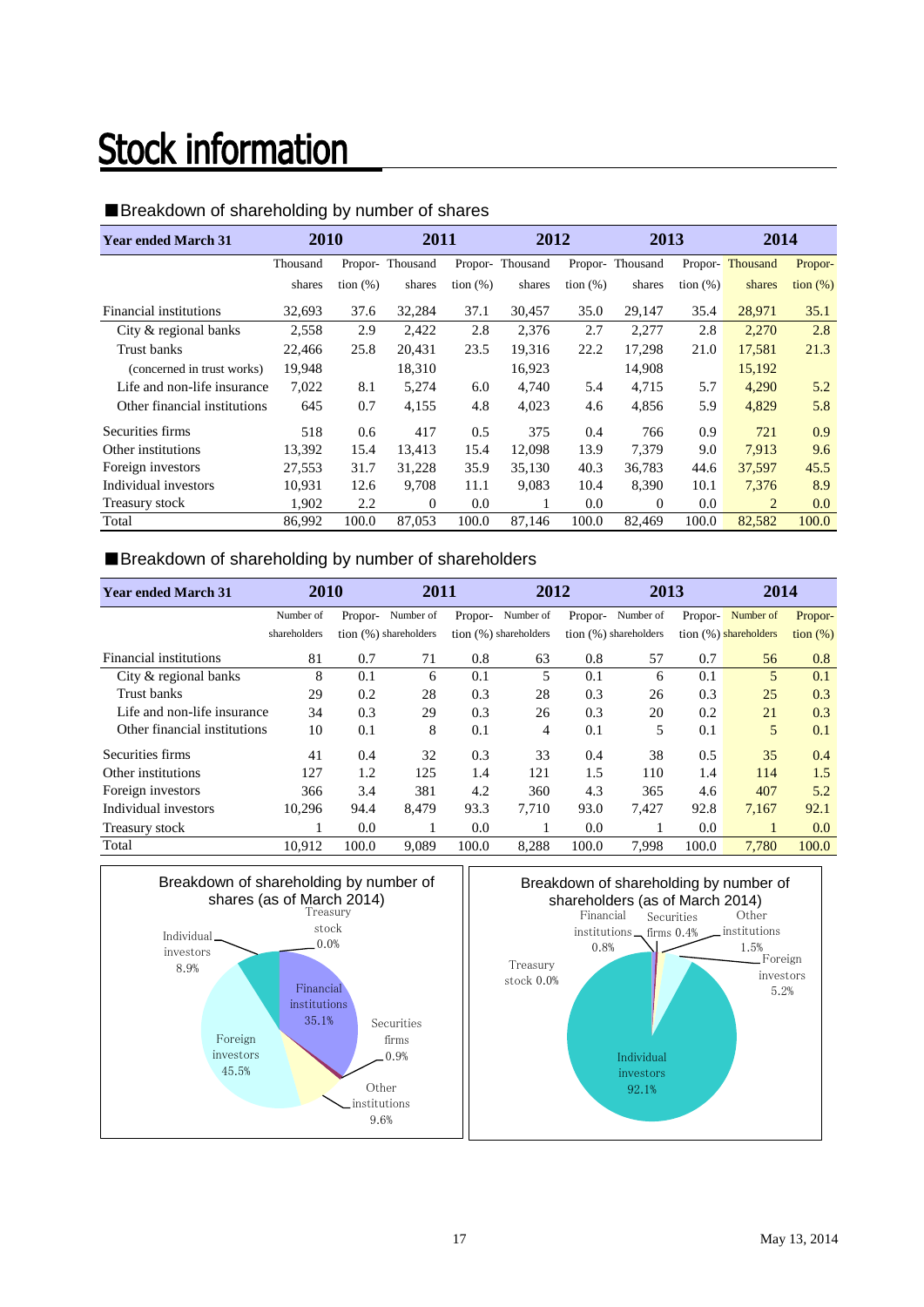# **Consolidated subsidiaries**



### 【Domestic】

| Claire Co., Ltd.                         |                                                                        |                 |                                                                                     |              |                                   |
|------------------------------------------|------------------------------------------------------------------------|-----------------|-------------------------------------------------------------------------------------|--------------|-----------------------------------|
| Main business                            | Cleaning of antidust and sterilized clothing                           |                 |                                                                                     |              |                                   |
| Location                                 | Shiga, Japan                                                           | Paid-in capital | 90 million yen                                                                      | Equity owned | 100%                              |
| <b>[Overseas]</b>                        |                                                                        |                 |                                                                                     |              |                                   |
|                                          |                                                                        |                 |                                                                                     |              |                                   |
| Santen Holdings U.S. Inc.                |                                                                        |                 |                                                                                     |              |                                   |
| Main business                            |                                                                        |                 | Holding company for North American businesses and business development              |              |                                   |
| Location                                 | California, U.S.A.                                                     | Paid-in capital | 24,784 thousand US\$                                                                | Equity owned | 100%                              |
| Santen Inc.                              |                                                                        |                 |                                                                                     |              |                                   |
| <b>Main business</b>                     |                                                                        |                 | Clinical development and business development of pharmaceuticals                    |              |                                   |
| Location                                 | California, U.S.A.                                                     | Paid-in capital | 8,765 thousand US\$                                                                 | Equity owned | $100\%$<br>$*1$                   |
|                                          | Advanced Vision Science, Inc.                                          |                 |                                                                                     |              |                                   |
|                                          |                                                                        |                 | Main business Research and development, production and marketing of medical devices |              |                                   |
| Location                                 | California, U.S.A.                                                     | Paid-in capital | 10 thousand US\$                                                                    | Equity owned | 100%<br>$*1$                      |
|                                          |                                                                        |                 |                                                                                     |              |                                   |
| Santen Holdings EU B.V.<br>Main business |                                                                        |                 |                                                                                     |              |                                   |
|                                          | Holdings company for European operation                                |                 |                                                                                     |              |                                   |
| Location                                 | Amsterdam, Netherlands   Paid-in capital                               |                 | 50 thousand euros                                                                   | Equity owned | 100%                              |
| Santen Oy                                |                                                                        |                 |                                                                                     |              |                                   |
| <b>Main business</b>                     | Development, production and marketing of pharmaceuticals               |                 |                                                                                     |              |                                   |
| Location                                 | Tampere, Finland                                                       | Paid-in capital | 20,000 thousand euros                                                               | Equity owned | 100%<br>*2                        |
|                                          | Santen S.A.S. (formerly known as Novagali Pharma S.A.S.)               |                 |                                                                                     |              |                                   |
| Main business                            | Development and marketing of pharmaceuticals                           |                 |                                                                                     |              |                                   |
| Location                                 | Evry, France                                                           | Paid-in capital | 1,489 thousand euros                                                                | Equity owned | 100%<br>$*2$                      |
|                                          |                                                                        |                 |                                                                                     |              |                                   |
| Santen GmbH                              |                                                                        |                 |                                                                                     |              |                                   |
| Main business                            | Marketing of pharmaceuticals and business development                  |                 |                                                                                     |              |                                   |
| Location                                 | Munchen, Germany                                                       | Paid-in capital | 25 thousand euros                                                                   | Equity owned | 100%<br>$*2$                      |
| SantenPharma AB                          |                                                                        |                 |                                                                                     |              |                                   |
| Main business                            | Marketing support of pharmaceuticals                                   |                 |                                                                                     |              |                                   |
| Location                                 | Stockholm, Sweden                                                      | Paid-in capital | 500 thousand S.KR                                                                   | Equity owned | 100%<br>$*2$                      |
|                                          | Santen Pharmaceutical (China) Co., Ltd.                                |                 |                                                                                     |              |                                   |
|                                          | Main business Development, production and marketing of pharmaceuticals |                 |                                                                                     |              |                                   |
| Location                                 | Suzhou, China                                                          | Paid-in capital | 3,800 million yen                                                                   | Equity owned | 100%                              |
|                                          |                                                                        |                 |                                                                                     |              |                                   |
|                                          | Santen Pharmaceutical Korea Co., Ltd.                                  |                 |                                                                                     |              |                                   |
| Main business                            | Development, Import and marketing of pharmaceuticals                   |                 |                                                                                     |              |                                   |
| Location                                 | Seoul, Korea                                                           | Paid-in capital | 29,000,000 thousand won                                                             | Equity owned | 100%                              |
|                                          | Taiwan Santen Pharmaceutical Co., Ltd.                                 |                 |                                                                                     |              |                                   |
| Main business                            | Import and marketing of pharmaceuticals                                |                 |                                                                                     |              |                                   |
| Location                                 | Taipei, Taiwan                                                         |                 | Paid-in capital 42,000 thousand Taiwan dollars Equity owned                         |              | 100%                              |
|                                          | Santen India Private Limited                                           |                 |                                                                                     |              |                                   |
| Main business                            | Market research of pharmaceuticals                                     |                 |                                                                                     |              |                                   |
| Location                                 | Bangalore, India                                                       | Paid-in capital | 48,500 thousand India rupee                                                         |              | Equity owned $99.9\%$ , 0.1% $*1$ |
|                                          | Santen Pharmaceutical Asia Pte. Ltd.                                   |                 |                                                                                     |              |                                   |
| Main business                            |                                                                        |                 | Business promotion for the Santen Group within the ASEAN region                     |              |                                   |
| Location                                 | Singapore                                                              |                 | Paid-in capital 200 thousand Singapore dollars Equity owned                         |              | 100%                              |
|                                          |                                                                        |                 |                                                                                     |              |                                   |

\*1 : Indirect investment through Santen Holdings U.S. Inc.

\*2 : Indirect investment through Santen Holdings EU B.V.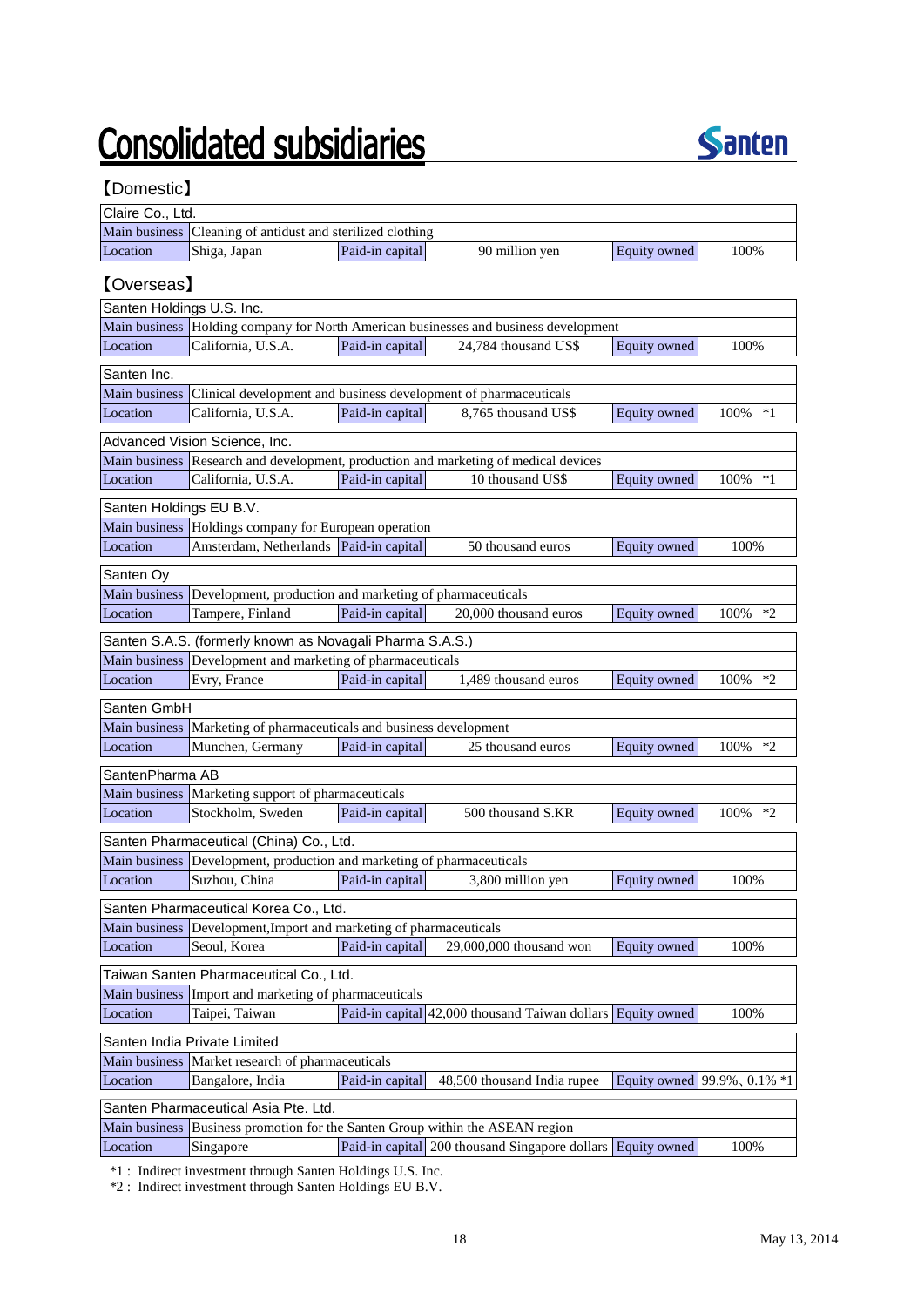## **News releases**

### **News releases during April 2013-March 2014**

For details, please refer to our website (http://www.santen.com).

### **2013**

#### **26-Apr Discontinuance and Abolition of Countermeasures**

Santen's Board of Directors on Apr. 26, 2013 resolved to discontinue and abolish the "Countermeasures to Large-Scale Purchases of the Corporation's Shares (Takeover Defense Measures)" of the Company as of the the annual general meeting of the shareholders for the 101st fiscal year on June 25, 2013.

#### **8-May Notice Concerning Abolition of Retirement Benefit Program for Directors**

Santen Pharmaceutical announced its decision to abolish its retirement benefit program for directors subject to obtaining approval at the Company's 101st annual general meeting of shareholders on June 25, 2013.

#### **8-May Santen to Grant Rights to Subscribe for New Shares as Stock Options to Directors as Stock-Linked Remuneration**

Santen's Board of Directors on May 5, 2013 adopted a resolution to grant rights to subscribe for new shares as stock options to Directors as stock-linked remuneration, and the resolution was approved at the 101st annual general meeting of the shareholders on June 25, 2013.

#### **8-May Name Change of European Subsidiary**

Santen Pharmaceutical announced that the name of one of its European subsidiaries has been changed from Novagali Pharma S.A.S. to Santen S.A.S., effective April 25, 2013.

- **9-May Santen to launch on May 13 of Sante Beautéye, a new OTC eye drop**
- **7-Jun OTC Eye-Drops Sante PC Launched on July 8, 2013**
- **6-Aug Santen to Grant Rights to Subscribe for New Shares as Stock Options as Stock-Linked Remuneration**
- **6-Aug Santen Launches OTC Eye Drop Soft Santear (Pouch Type)**

#### **20-Sep Santen Announced Approval for TAPCOM Combination Ophthalmic Solution for the Treatment of Glaucoma and Ocular Hypertension**

Santen Pharmaceutical has announced that it has received approval from the Japan Ministry of Health, Labour and Welfare for the manufacture and sales of TAPCOM Combination Ophthalmic Solution (generic name: tafluprost/timolol maleate: hereafter "TAPCOM") for the treatment of glaucoma and ocular hypertension. TAPCOM contains both timolol maleate and tafluprost. Tafluprost is the active ingredient in TAPROS Ophthalmic Solution 0.0015%, an original glaucoma and ocular hypertension treatment co-developed by Santen and Asahi Glass Co., Ltd. (Tokyo) and launched in 2008.

#### **20-Sep Santen Announces Approval of Alesion0.05% Ophthalmic Solution for Allergic Conjunctivitis Treatment in Japan**

Santen Pharmaceutical has announced that it has received approval from the Japan Ministry of Health, Labour and Welfare for the manufacture and sales of Alesion0.05%. Santen obtained the rights from Nippon Boehringer Ingelheim Co., Ltd. (Tokyo) to develop Alesion0.05% Ophthalmic Solution in Japan as an effective treatment for allergic conjunctivitis. phthalmic Solution (generic name: epinastine HCl), a topical anti-allergic agent.

### **10-Oct Santen Announces the Launch of TAPROS MINI Ophthalmic Solution 0.0015% for Glaucoma and Ocular Hypertension**

Santen Pharmaceutical has announced the launch of TAPROS Mini Ophthalmic Solution 0.0015% for the treatment of glaucoma and hypertension. TAPROS Mini offers the same intraocular pressurereducing effect of the original TAPROS, and is a preservative-free solution in a single-dose disposable containers.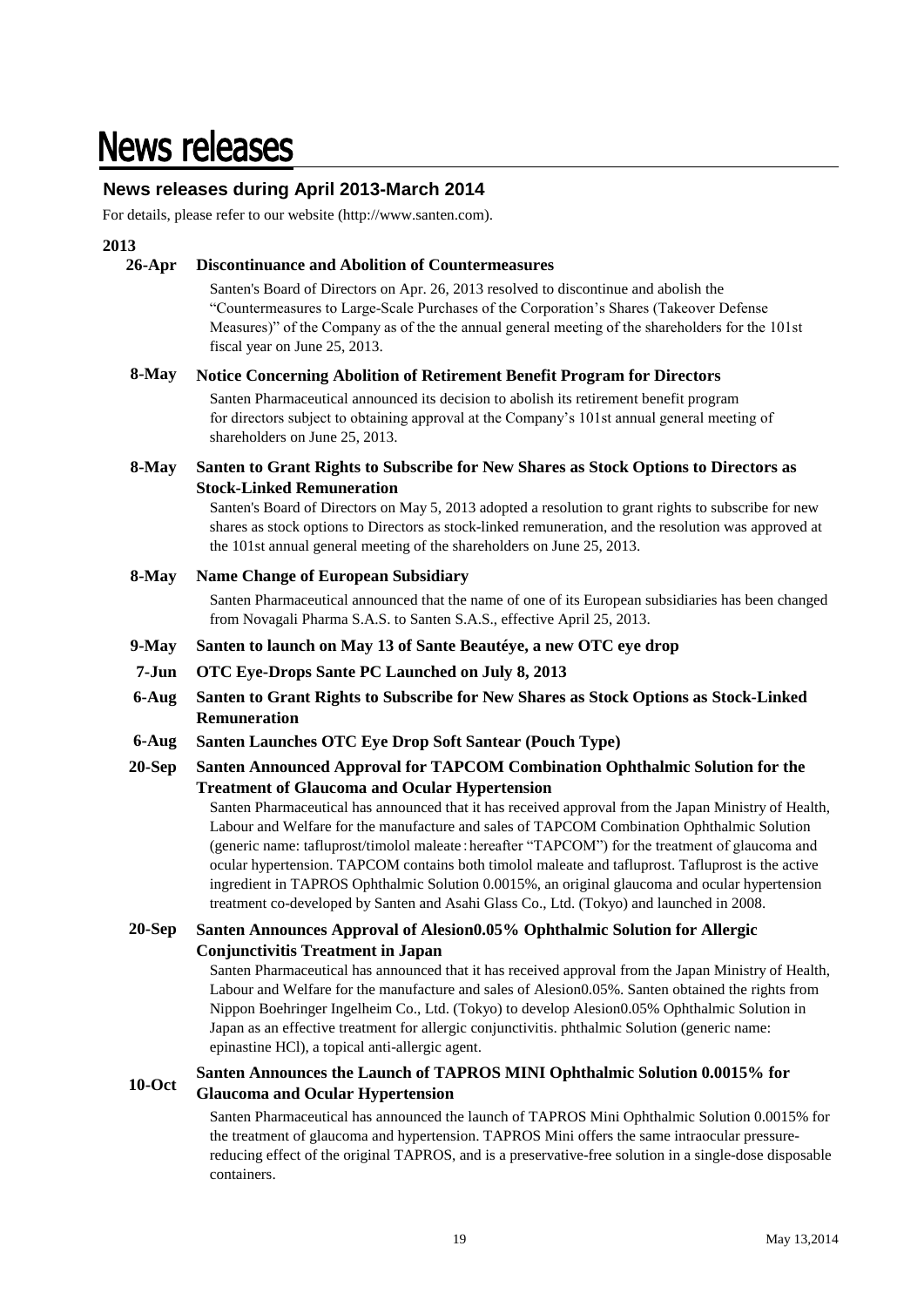

### **2013**

| $17-Oct$  | Announcing the Opening of Ho Chi Minh Representative Office in Viettnam                                                                                                                                                                                                                                                                                                                                                                                                  |
|-----------|--------------------------------------------------------------------------------------------------------------------------------------------------------------------------------------------------------------------------------------------------------------------------------------------------------------------------------------------------------------------------------------------------------------------------------------------------------------------------|
| $20-Nov$  | Santen Launches Sante Kaiteki 40, an OTC Eye Drop, on November 20                                                                                                                                                                                                                                                                                                                                                                                                        |
| $22-Nov$  | <b>Intravitreal VEGF Inhibitor "EYLEA" Obtains Additional Indication of Macular Edema</b><br><b>Secondary to Central Retinal Vein Occlusion (CRVO)</b><br>Santen Pharmaceutical and Bayer Yakuhin has received approval for the additional indication of<br>macular edema secondary to central retinal vein occlusion (CRVO) for the intravitreal VEGF inhibitor<br>EYLEA solution for intreavitreal injection 40mg/mL. EYLEA started marketing as a treatment for "age- |
|           | related macular degeneration with subfoveal choroidal neovascularization (wet AMD)", and obtained<br>"macular edema secondar to CRVO" as a second indication.                                                                                                                                                                                                                                                                                                            |
| $25-Nov$  | Santen Launches Alesion0.05% Ophthalmic Solution for Allergic Conjunctivitis                                                                                                                                                                                                                                                                                                                                                                                             |
|           | <b>Treatment in Japan</b><br>Santen Pharmaceutical has launched Alegion0.05% Ophthalmic Solution (generic name: epinastine<br>HCl).                                                                                                                                                                                                                                                                                                                                      |
| $29-Nov$  | Santen to Support People in the Philippines Affected by Typhoon Haiyan through<br><b>Donations</b>                                                                                                                                                                                                                                                                                                                                                                       |
| 6-Dec     | European marketing authorization application for Ikervis has been filed to the EMA for<br>the treatment of Dry Eye Disease<br>The European Marketing Authorization Application (MAA) for Ikervis (generic name: Ciclosporin) has                                                                                                                                                                                                                                         |
|           | been filed to the European Medicines Agency (EMA) for the treatment of Dry Eye Disease.                                                                                                                                                                                                                                                                                                                                                                                  |
| 9-Dec     | Santen Launches Sante ALn, an OTC Eye Drop, and Redesign Packaging for Sante AL<br><b>Cool II and Sante ALFree New Eye Drop</b>                                                                                                                                                                                                                                                                                                                                          |
| 9-Dec     | Santen Launches Sante PC (Pouch Type), an OTC Eye Drop in Limited Quantities on<br><b>December 9, 2013</b>                                                                                                                                                                                                                                                                                                                                                               |
| 9-Dec     | Notice on the Establishment of Subsidiary in Singapore                                                                                                                                                                                                                                                                                                                                                                                                                   |
| 2014      |                                                                                                                                                                                                                                                                                                                                                                                                                                                                          |
| 4-Feb     | Santen Pharmaceutical Voluntarily Adopts International Financial Reporting Standards<br>(IFRS)<br>Santen Pharmaceutical has announced the adoption of the Internation Financial Reporting Standards                                                                                                                                                                                                                                                                      |
|           | (IFRS) for consolidated financial statements form fiscal 2014 ending in March 2015 in place of<br>Japanese Generally Accepted Accounting Principles (J-GAAP).                                                                                                                                                                                                                                                                                                            |
| 4-Feb     | Revision of consolidated earnings forecasts for FY 2013                                                                                                                                                                                                                                                                                                                                                                                                                  |
| $20$ -Feb | <b>Changes in Significant Shareholders</b>                                                                                                                                                                                                                                                                                                                                                                                                                               |
| 4-Mar     | Santen and TRACON Announce Agreement for the Development and Commercialization<br>of TRC105 in Ophthalmology                                                                                                                                                                                                                                                                                                                                                             |
|           | Santen Pharmaceutical and TRACON Pharmaceuticals announced the agreement for the development<br>and global commercialization of TRACON's anti-endoglin antibiodies, including TRC105, in<br>ophtalmology.                                                                                                                                                                                                                                                                |
| $25$ -Mar | The Osaka Study: An epidemiological survey showing that dry eye disease lowers work<br>productivity, affects quality of life and correlates with metabolic syndrome                                                                                                                                                                                                                                                                                                      |
|           | "The Osaka Study", which is a survey conducted by The Dye Eye Society, and Santen<br>Pharmaceutical, discovered the findings such as, 60% of the office workers were found actually or<br>potentially suffer from dry eye disese (DED), business productivity is lower among those with<br>DED, DED impacts sleep quality and levels of happiness, and metabolic syndromes is correlated<br>with DED.                                                                    |